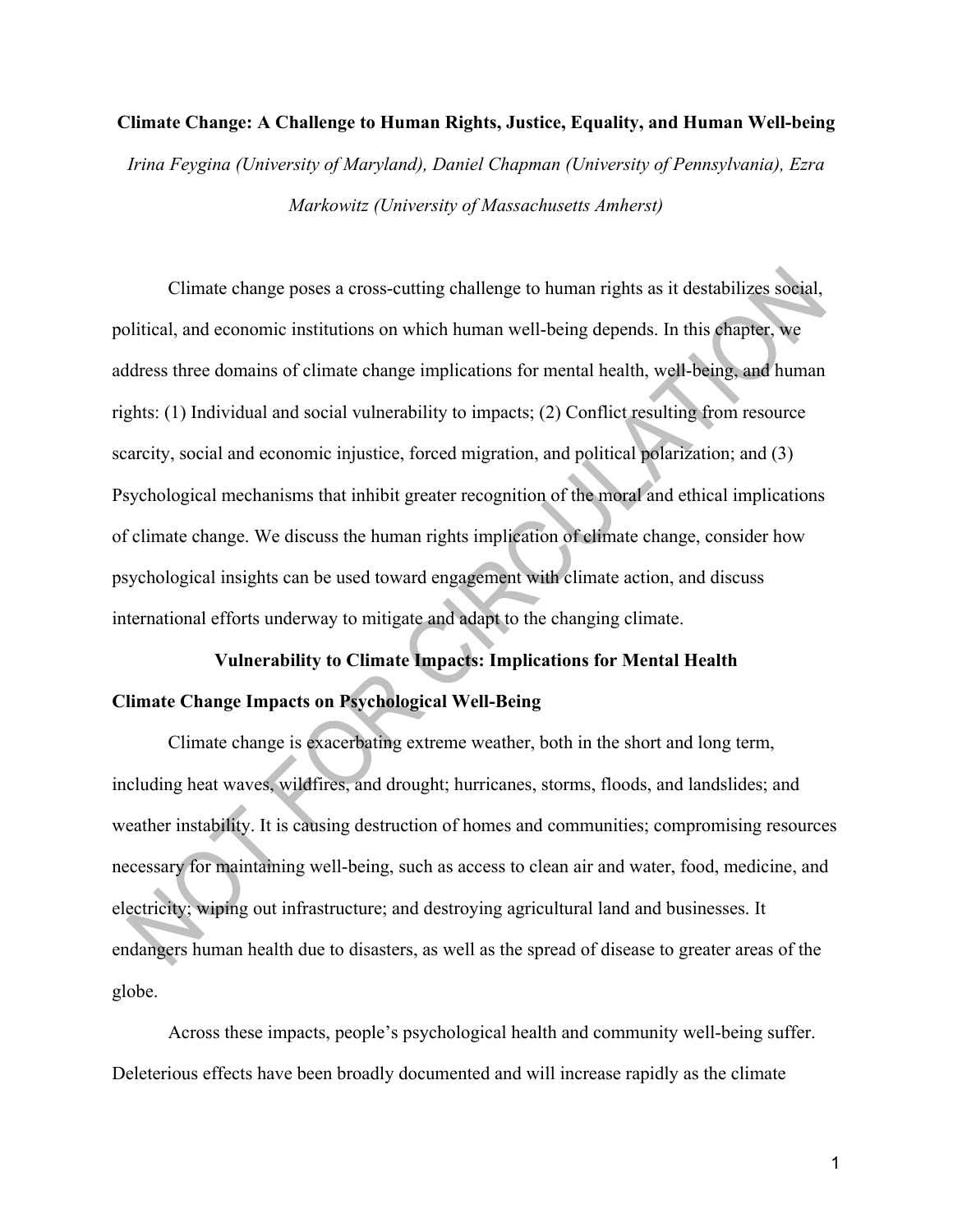continues to change (Clayton et al., 2017). Traumatic experiences connected with climate impacts result in depression, distress, anxiety, post-traumatic stress disorder, addiction, and exacerbation of existing mental and physical health conditions. Injury, health challenges, and loss of loved ones have dire mental health implications that last long beyond the events that caused them. Losing one's home and community is a profoundly distressing experience, resulting in challenges coping with loss and grief, especially profound if people experience isolation and decay of social cohesion and support (Berry et al., 2018) as disasters destroy places of social interaction and of sacred connection and worship.

Evidence of the psychological impacts of climate change is accumulating. The UK flooding in 2000 resulted in a four-fold increase in community distress and psychological impacts still evident four years later (Reacher et al., 2004). Research on Hurricane Katrina showed that disasters result in acute trauma, exacerbated by proximity to the event and experiencing more impacts to self, family, and community. The mental health consequences include PTSD and a doubling of suicidality, with distress and mood disorders evident for up to half the exposed population, and lasting for many years (Kessler et al., 2008; Lowe, Manove, & Rhodes, 2013; Weems et al., 2007). Moreover, climate impacts exacerbate existing mental health conditions (e.g., heat waves interfere with ability to sleep and make psychoactive drugs less effective; Robotham, 2011).

Beyond disasters, endemic and pervasive impacts of changing environmental conditions decrease people's ability to engage in successful economic activity, resulting, for example, in rising suicides among farmers in India (Carleton, 2017), and because extensive trauma associated with losing one's home and homeland through forced migration. Disintegration of the social fabric is contributing to a rise in interpersonal and domestic, as well as ethnic and class, violence, which undermines mental health for generations (Harville, Taylor, Tesfai, Xiong, & Buekens,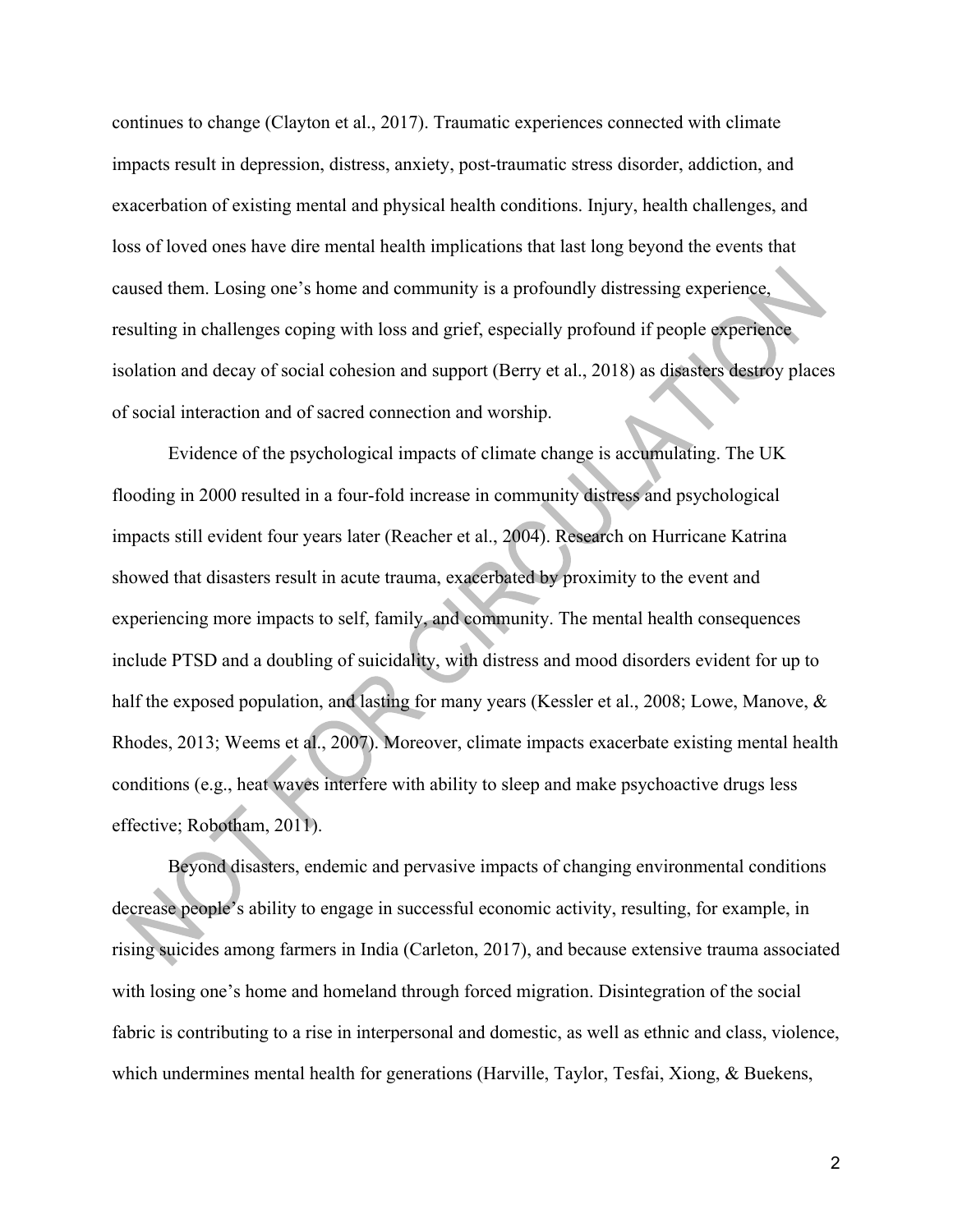2011). Long-term psychological impacts include loss of cultural identity due to changing access to environmental resources, and of attachment to place - both central to health and well-being (Clayton et al., 2017). Even indirectly, people, especially children, experience post-traumatic stress symptoms associated with anticipation of harm, uncertainty, and loss of control (Fritze, Blashki, Burke, & Wiseman, 2008).

#### **Climate Change Impacts on Social Justice and Human Rights**

Psychological well-being is also undermined through social injustice, and destabilization of communities and social institutions, brought about by climate change. Human-environmental interactions are plagues by pervasive social inequality, particularly in energy and economic production. From placement of extraction facilities and toxic waste sites, to environmental health hazards of work performed by the disadvantaged, marginalized populations pay the price of production, use, and disposal that enable consumer society. And while the costs of climate change are starting to catch up with the population at large, poorer communities have been suffering from the pollution generated by energy production, transportation, and waste since the beginning of industrialization.

Inequality is a key driver of poor mental health. The onset of climate impacts brings social inequality into sharp focus. The impacts will grow exponentially over the next century and will hit hardest and most frequently poorer countries and marginalized groups within nations. They will place vulnerable populations under increasing duress, including women, children, people living with a disability, and the social and economically disadvantaged, who will experience the worst mental health impacts (Trombley, Chalupka, & Anderko, 2017).

Communities are the site of people's lives, and provide services, support, and stability. Climate change undermines communities by destroying infrastructure and economies, and exacerbates extant disparities (Chapman, Trott, Silka, Lickel, & Clayton, 2018). Climate change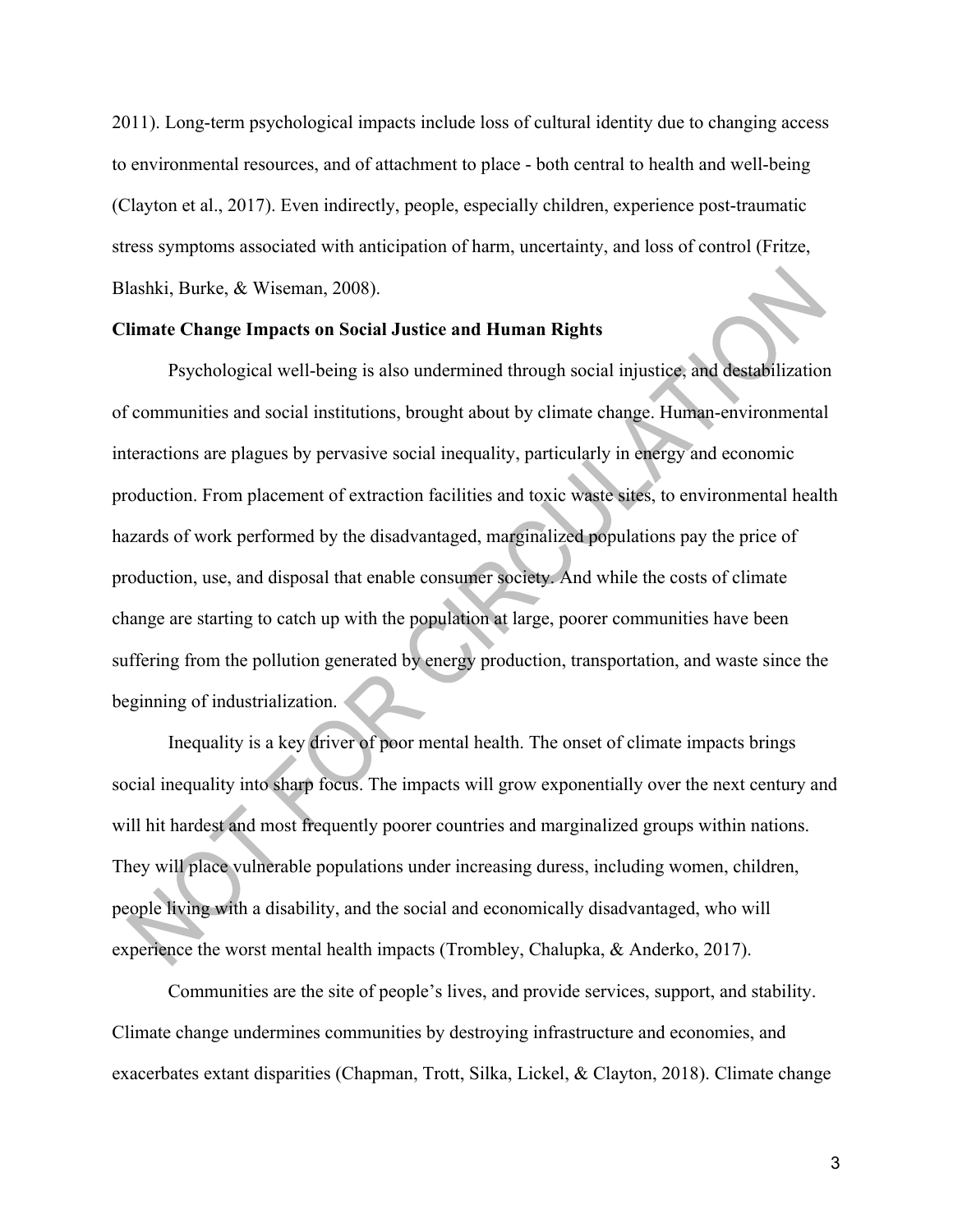also places strain on governance and legal systems at national, state, and local levels. These include disaster response, resource use and competition, and conflict and coordination of multistakeholder decision making. Few systems will be resilient to such demands, but the more vulnerable systems will be undermined faster and more extensively, potentially leading to disarray, violence, and breakdown of society (Nachbaur, Feygina, Lipkowitz, & Karwat, 2017).

In sum, the strain posed by climate change at the individual, community, and societal levels will cause distress and degradation of mental health. As such, it portends to undo the gains in quality of life accomplished through development over the past century and shake the foundation for social justice and human rights. A central challenge of climate resilience, then, is protecting psychological well-being and responding to mental health challenges, and strengthening community and social resources in preparation for coping with impacts.

## **Inequality and Conflict**

Climate change poses the danger of exacerbating violent conflict (Hsiang, Burke, & Miguel, 2013; National Security Council, 2012). The link between climatic changes and specific global events (e.g., drought, floods, typhoons) is clear (Trenberth, Fasullo, & Shepherd, 2015); research is now focused on the link to outbreak of conflict, which is more complicated and controversial (e.g., Bernauer, Böhmelt, & Koubi, 2012; Cabot, 2017), and mediated and moderated by economic, political, and social processes which amplify pre-existing conflicts, vulnerabilities, and instability (e.g., Bernauer et al., 2012; Gleditsch, 2012; Hegre et al., 2016; Lewis & Lenton, 2015). We summarize findings on climate and conflict that bring together geophysical and psychological literatures, with a focus on resource scarcity/uncertainty, forced migration, and political conflict.

#### **Climate Change, Weather Extremes, and Resource Scarcity/Uncertainty**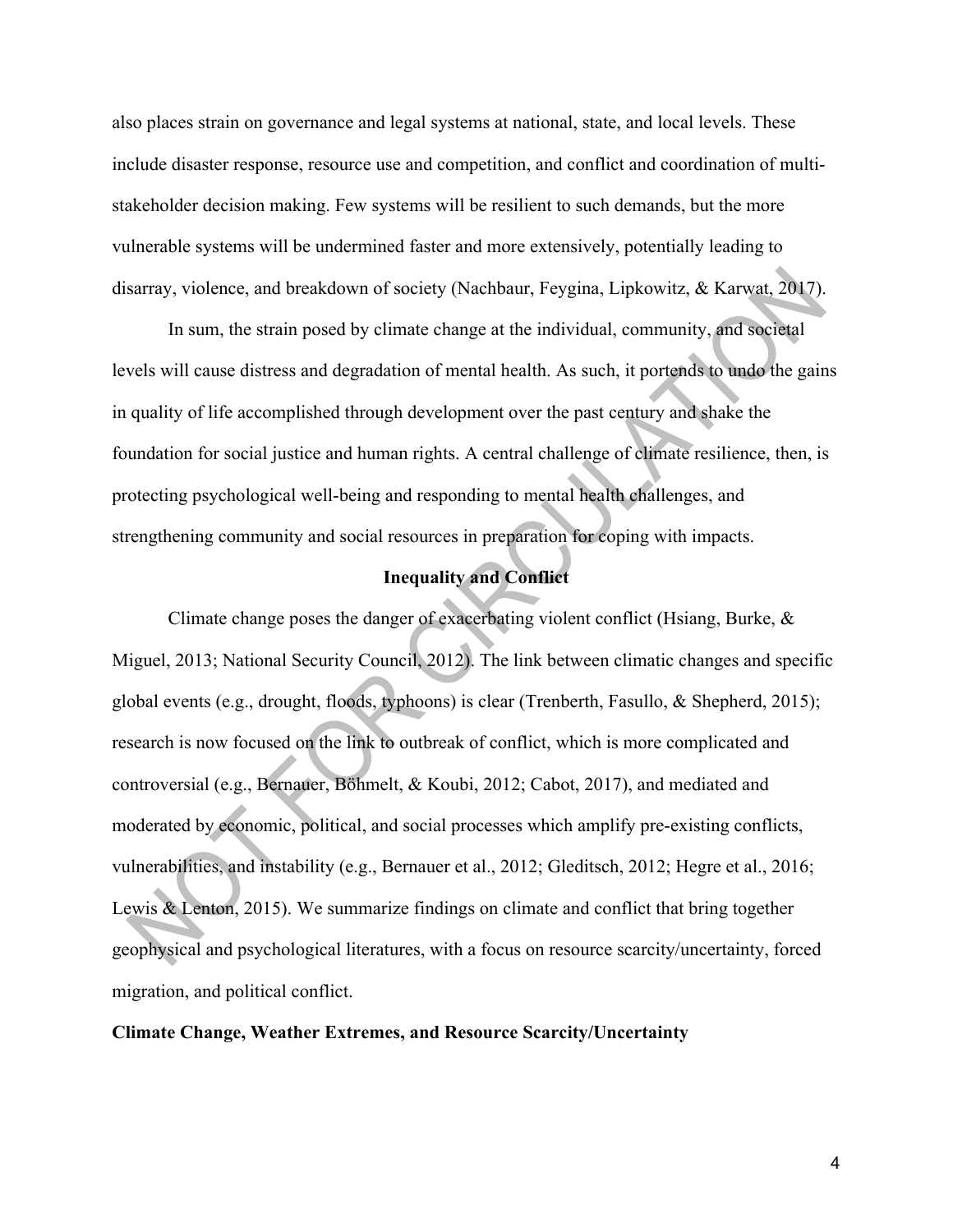Weather extremes and vulnerability of agricultural production due to climate change will put a strain on resource availability and communities dependent on agricultural livelihoods (Clarke, Williams, Jahiruddin, Parks, & Salehin, 2015; IPCC, 2014; Kotir, 2011; Schlenker & Lobell, 2010), and potentially spur conflict. Climate-driven food shortages and agricultural unemployment contributed to recent events such as the Arab Uprisings (e.g., Johnstone & Mazo, 2011; Warrell, Femia, & Sternberg, 2015) and the protracted humanitarian crisis in Syria (e.g., Gleick, 2014; Kelley, Mohtadi, Cane, Seager, & Kushnir, 2015). Violence was considerably more prevalent in agriculturally dependent regions and in areas with a history of poverty and political exclusion of minority groups (von Uexkull, Croicu, Fjelde, & Buhaug, 2016).

Psychological research on majority-minority group relations and the effects of intergroup biases on decision making concurs that resource scarcity will promote conflict (Tajfel & Turner, 1979). Individuals align with many group identities, such as country, religion, ethnicity, and political party/ideology. Group belonging offers physical and evolutionary benefits (e.g., improved safety, mental health), and is essential for psychological well-being. This need to belong has a profound effect on human behavior and decision-making (Ashmore, Jussim, & Wilder, 2001; Dasgupta, 2004). When groups or their members are under threat—physical, existential, social, or *perceived*—the psychological power of group affiliation can promote aggression, violence, and prejudice toward other groups (Brewer, 2001; Riek, Mania, & Gaertner, 2006). Group polarization can emerge even when group identifications are of limited consequence (e.g., violence between fans of different sports teams; Branscombe & Wann, 1992) or arbitrarily created (e.g., assigned in laboratory experiments; Brewer, 1979). Conflict also emerges between groups as the product of real or perceived competition over resources (Sherif, Harvey, White, Hood, & Sherif, 1961), pointing to the mechanism by which resource scarcity is likely to influence conflict (Tajfel & Turner, 1979).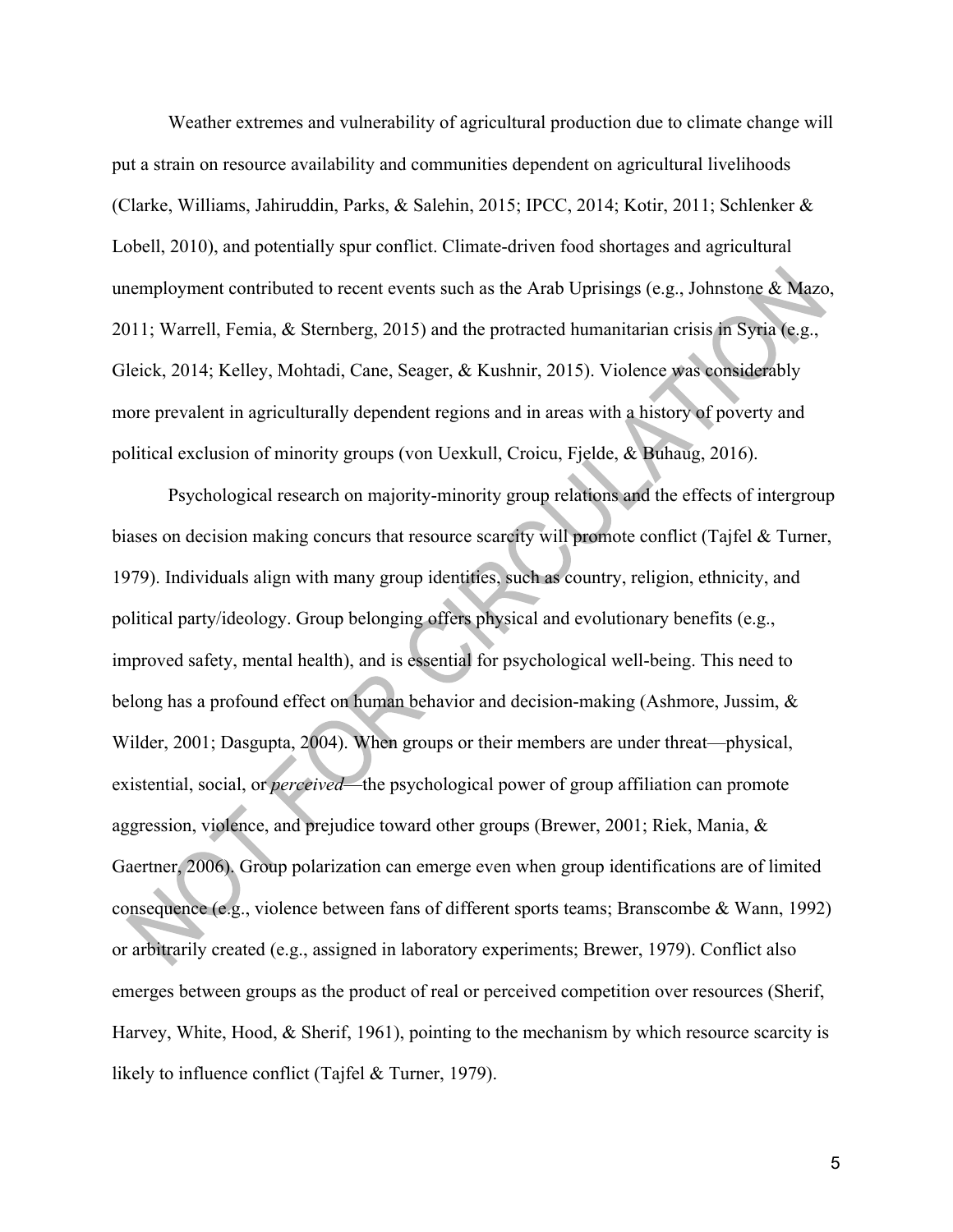When majority groups in society (racial or ethnic) have social, cultural, and political dominance, they are likely to target minority groups and attribute undue blame and responsibility to them for emergent societal problems (Durrheim et al., 2011; Riek et al., 2006), including for resource strain actually due to climatic causes. Scapegoating is detrimental, especially when majority groups possess the political/military power to enact oppressive policies (Rothschild, Landau, Sullivan, & Keefer, 2012). It is unsurprising that political unrest emerges where poorer minority groups have a history of political exclusion.

Group identifications also provide psychological mechanisms to justify actions taken in defense of one's group, even when they are morally reprehensible (Leidner, Castano, Zaiser, & Giner-Sorolla, 2010). System justification is a psychological process of defending the status quo amidst changes in economies, politics, and resource availability (Cichocka & Jost, 2014). While climate change will be destabilizing for poorer sectors of society, advantaged groups may continue to defend the extant economic and political system (Napier, Mandisodza, Andersen, & Jost, 2006; Vainio, Makiniemi, & Paloniemi, 2014). The dismissal of the needs of vulnerable populations (e.g., agriculturally dependent minority groups, indigenous communities), or the perception by minority groups that those in power do not have their best interests in mind, may result in revolts.

Threat and group identifications increase the endorsement of zero-sum beliefs about resource availability — perceptions that in the competition over scarce resources there can only be one dominant party (Esses, Hamilton, & Gaucher, 2017). This may lead to exclusionary policies toward minority groups (Esses, Jackson, & Armstrong, 1998; van Setten, Scheepers, & Lubbers, 2017), or direct outbreaks of violence. An understanding of historical and current intergroup dynamics, and of political economies and legislative efforts (e.g., whether governing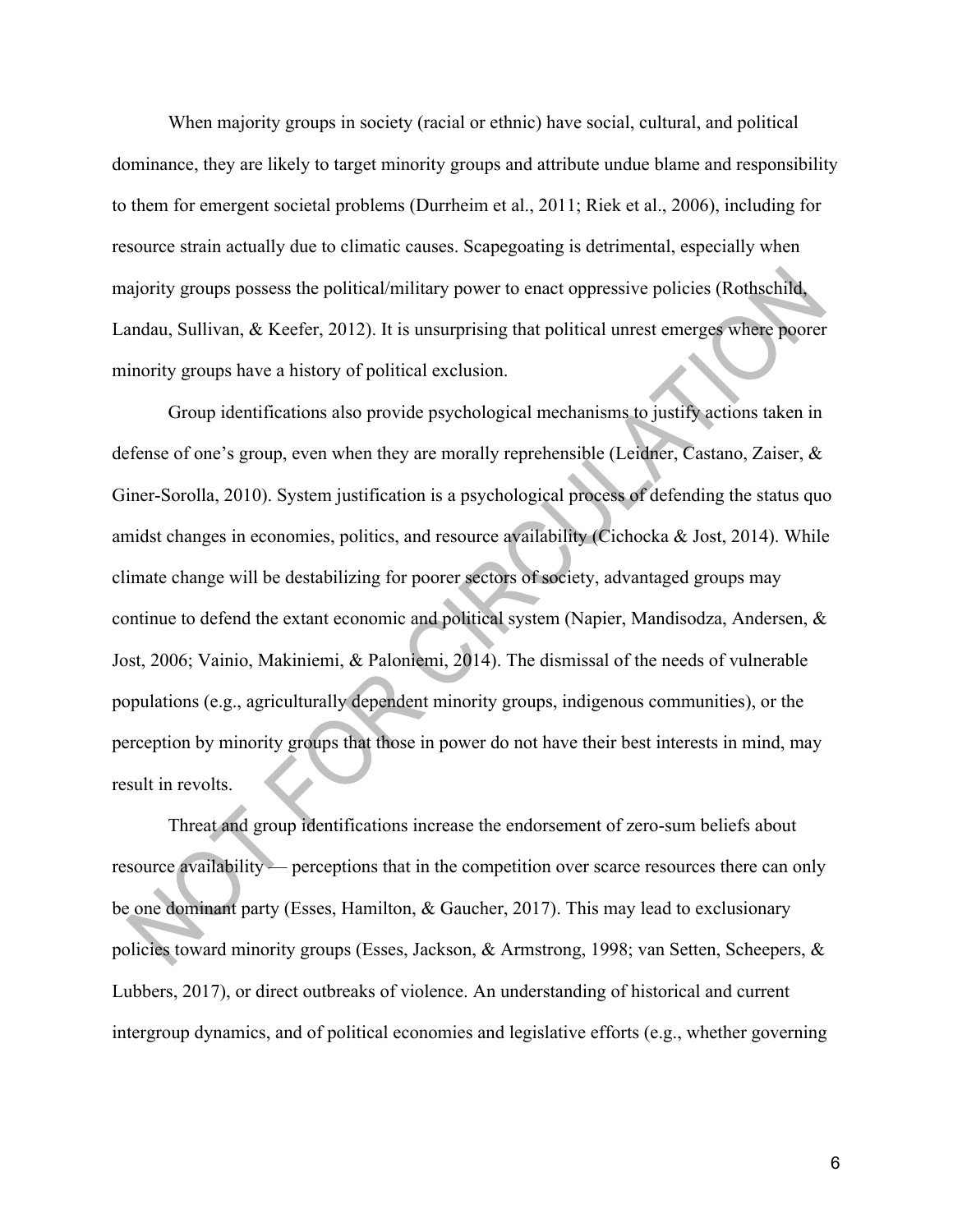bodies are enacting legislation to aid disadvantaged groups), may help predict the likelihood of conflict outbreaks.

Several individual-level psychological phenomena are also important to consider. First, there is a connection between temperature variation and acts of aggression: Physical violence is more common during summer weather and heat waves (Anderson, 2001; Anderson & Delsi, 2011). Second, experience of prolonged scarcity and resource uncertainty can generate biased and anti-social decision processes that reinforce instability and vulnerability (Krosch & Amodio, 2014; Prediger, Vollan, & Hermann, 2014), or provoke other tensions (e.g., overborrowing financially, Shah, Mullainathan, & Shafir, 2012; overharvesting of scarce resources, Gatiso, Vollan, & Nuppenau, 2015).

In sum, it is likely that conflict will emerge when extreme weather and resource scarcity due to climate change maligns areas with pre-existing histories of poverty and instability, areas experiencing excessive heat, and areas with high wealth disparities.

# **Climate Change and Forced Human Migration**

Climate change also results in conflict through its effects on human migratory patterns. Resource scarcity, lack of sustainable employment, and extreme weather events lead to increased human mobilization within and across national borders (e.g., Black, Arnell, Adger, Thomas, & Geddes, 2013; Lilleor & van den Broeck, 2011). Violent conflict resulting from resource scarcity is likely to increase internal displacement and refugees. There is a clear evidence that environmental degradation leads to migration (e.g., Collins, 2013; Raleigh, 2011; Warner, Hamza, Oliver-Smith, Renaud, & Julca, 2010). Conflict is likely to arise as migrants flow from less to more developed countries. The host countries are likely to experience competition over resources, ethnic tensions, distrust between national groups, and exacerbation of pre-existing tensions resulting in intra- and inter-state conflict, as has already taken place in Ethiopia/Eritrea,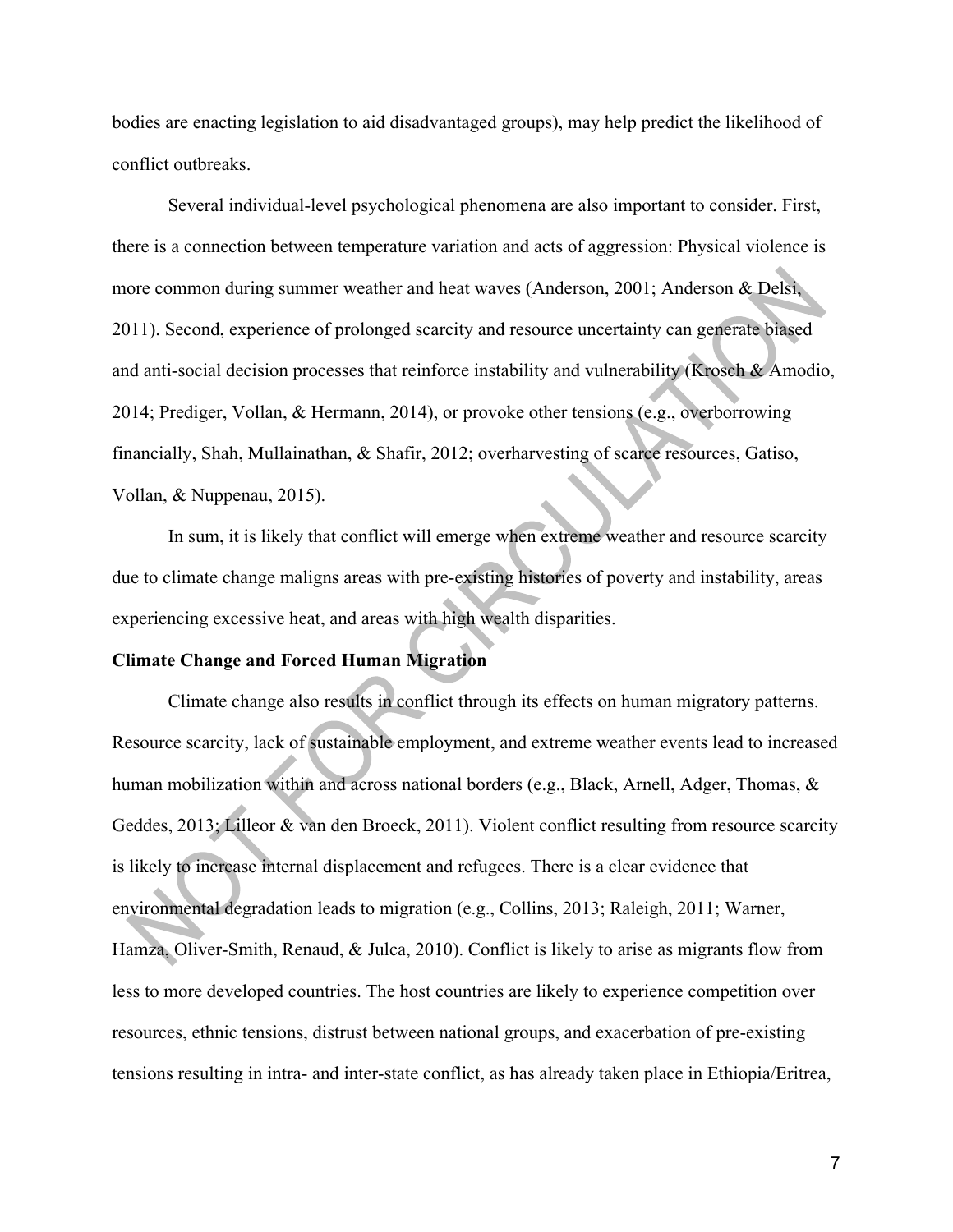Somalia, South Africa, Sudan, and Bangladesh, among others (Reuveny, 2007). The influence of climate change on migration is of great concern to aid organizations and international governing bodies (e.g., Laczko & Aghazarm, 2009), and the term 'climate refugees' has entered the lexicon and spurred research questions, aid initiatives, and legal debates (Bettini, 2013; Ransan-Cooper, Farbotko, McNamara, Thornton, & Chevalier, 2015).

The intergroup dynamics and psychological mechanisms pertaining to resource scarcity are also likely to create conflict in the migration context (Esses et al., 2017). An influx of migrants or refugees into existing communities or nations creates a new minority group susceptible to prejudice and scapegoating by their new hosts. It may amplify concerns about resource scarcity, while inflaming tensions between ethnic groups (Esses, Jackson, & Armstrong, 1998; Pereira, Vala, & Costa-Lopes, 2010). Zero-sum beliefs can markedly increase due to concerns that the new migrant populations will detract from access to resources, motivating inflammatory rhetoric, prejudice, and aggression (Gorodzeisky & Semyonov, 2015; van Setten, Scheepers, & Lubbers, 2017). This inflammation of tensions is especially likely when migrants have different group identities from the current population along racial, ethnic, and religious lines (Esses et al., 1998).

These dynamics motivate support for and enactment of exclusionary policies, ranging from restrictions on access to public welfare programs to prejudicial immigration policies (Green, 2009; Louis, Duck, Terry, Schuller, & Lalonde, 2007). A prominent example is the flow of refugees fleeing the Syrian civil war, likely linked to climate change (Kelley et al., 2015), which has spurred intense debates around migrant policies in the U.K., U.S., and western Europe (BBC, 2015; Gambino, Kingsley & Nardelli, 2015; Griswold, 2016), as well as restrictive refugee screening policies resulting in the deaths of would-be refugees unable to flee violence. Far-right political movements have received a groundswell of support through scapegoating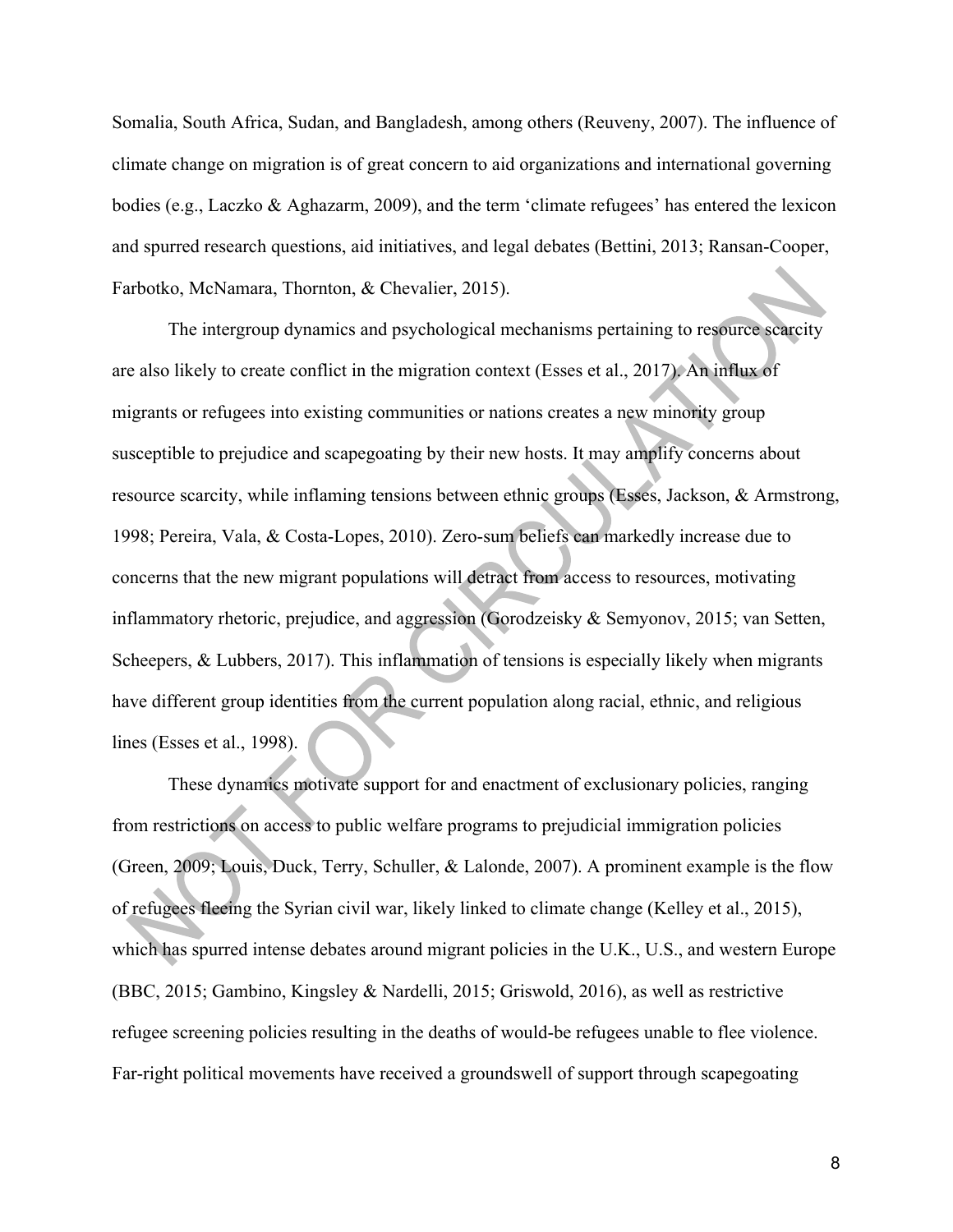immigrants for societal ills, fear mongering of mass migration, and drawing a (false) association between refugees and terrorism as a motivation for closing national borders to migrants (Gambino et al., 2015; Gorodzeisky & Semyonov, 2015; Sheehy, 2017). The debate over refugees, particularly through politicized terms such as 'climate refugees', has relegated large populations to victim status, and has licensed groups to use fears of widespread migration as a rationale for closing national borders (Bettini, 2013). Far-right political movements have been associated with a rise in hate crimes against minority populations, including the aftermath of the U.K.'s vote to leave the European Union (Langfit, 2016) and the election of Donald Trump in the U.S. (Southern Poverty Law Center, 2017).

Thus, immigration-related conflict is more likely to occur when migrants arrive in large numbers, possess easily identifiable differences from host populations, and come from regions that may invoke (unfounded) concerns about terrorism, resulting in hate crimes or oppressive policies.

# **Climate Change and Political Conflict**

The third domain of conflict is political polarization over climate change management. Political dynamics may not directly manifest in physical violence, but nevertheless create conditions in which violence may become more likely. Climate change is profoundly politically divisive, especially in the U.S. and western Europe which are major carbon dioxide emitters (McCright, Dunlap, & Marquart-Pyatt, 2016). In the U.S., polarization has grown dramatically in spite of ever-increasing scientific evidence for climate change (McCright, Dunlap, & Xiao, 2013). The voting records of Republican and Democratic politicians on environmental issues is the most polarized in American history, and partisan identity is a consistently strong predictor of the public's climate change attitudes and support for policy action (Dunlap, McCright, & Yarosh, 2016).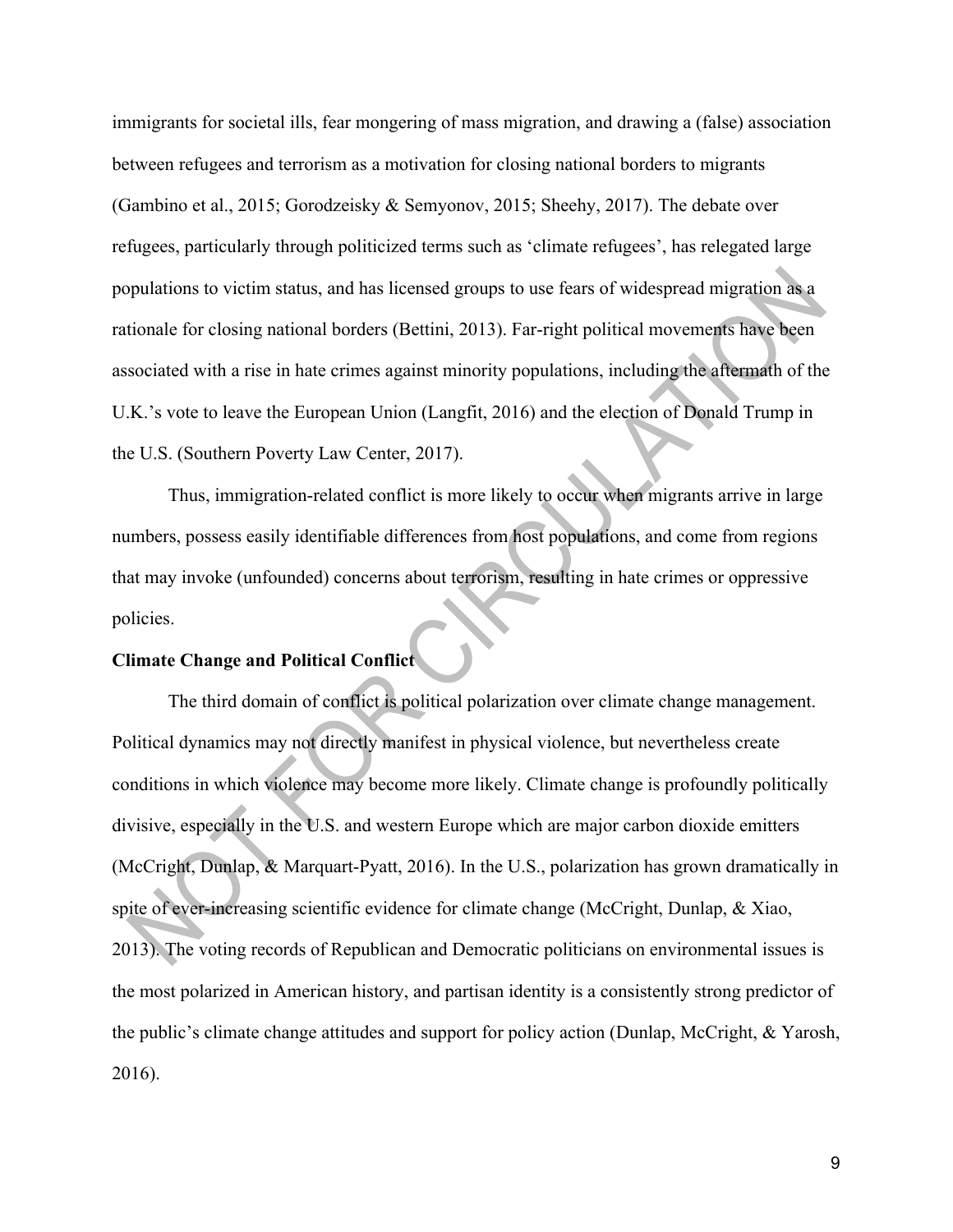The implications of polarization for conflict are considerable (Fritsche, Cohrs, Kessler, & Bauer, 2012). Political decisions on energy policy increasingly invoke heavy partisan gridlock, and polarization has stymied mitigative and adaptive responses to climate change, further increasing the potential of conflict. Republican politicians in the U.S. have advocated for the end of publicly funded climate research (Vinik, 2016), and some have gone as far as to endorse the closure of the Environmental Protection Agency (Zoppo, 2017), even though it primarily deals with air pollution, and food and water safety, rather than climate change. These actions could have considerable implications for health and human safety.

Polarization around decisions about new oil and gas pipelines have sparked mass protest mobilizations in the U.S., Canada, and elsewhere (Hersher, 2016; Kassam, 2016). The debate over the building of the Dakota Access Pipeline—whose location would interfere with indigenous land rights and water safety—resulted in year-long protests and land occupations, and the extensive use of state violence against the Standing Rock Sioux (Wong & Levin, 2016). The North Dakota legislature voted on (but failed to pass) a bill which would exempt vehicle drivers from liability for striking pedestrians and protestors in roadways, provided it was deemed 'accidental' (Levenson & Hassan, 2017). The broader implications of these pipelines for energy security have resulted in public support and opposition falling heavily along partisan lines (Suls, 2017).

In addition, climate change may have consequences for democratic electoral turnover, such that increases in temperature extremes are associated with lower electoral incumbency advantage (Obradovich, 2016). This increases political instability can have serious impacts for regions already undergoing political transitions. Thus, climate change's influence on mass polarization, discord and protests over environmental and energy policy, and the effects of weather variability on democratic turnover, could potentially lead to conflict.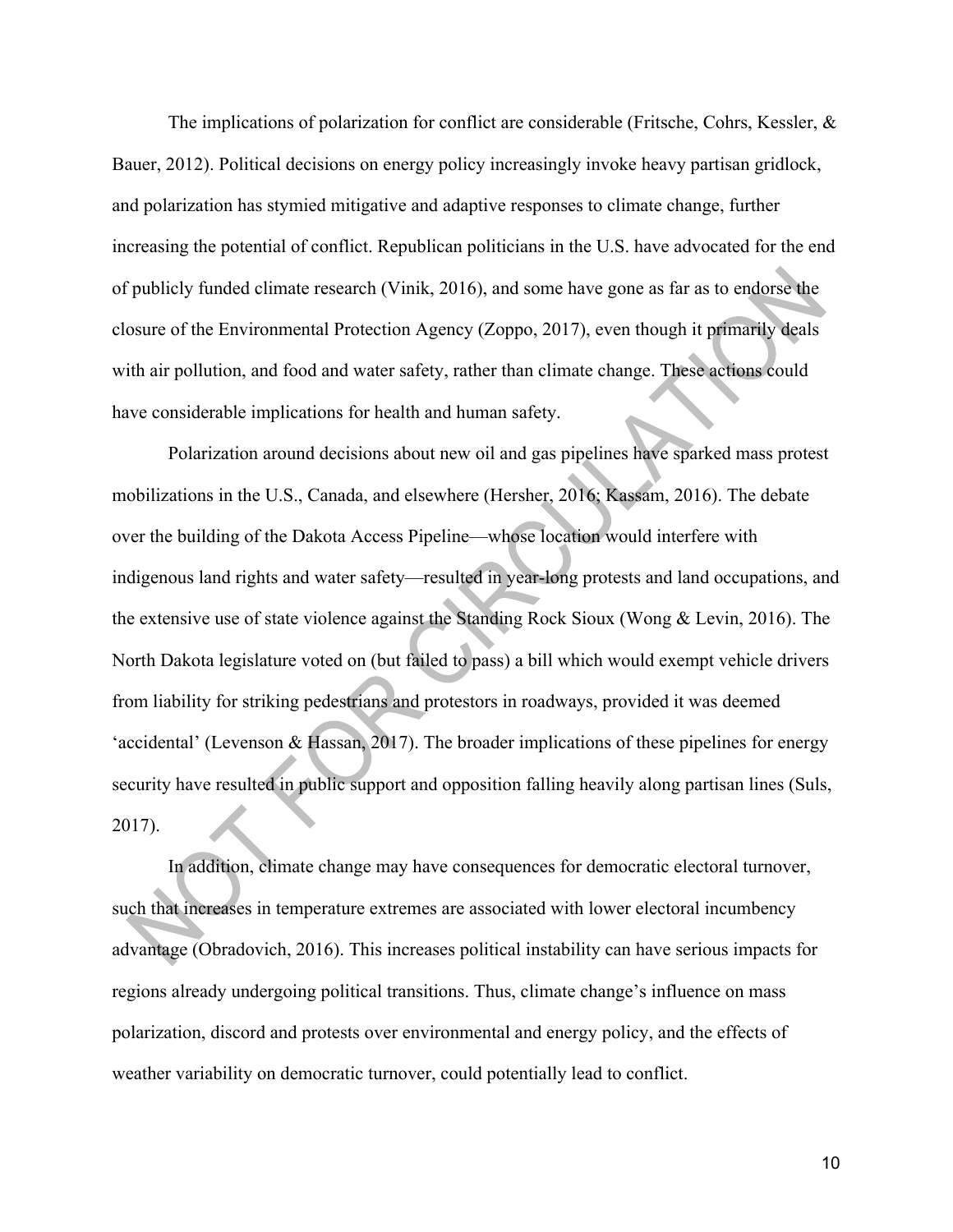Psychological research on motivated reasoning (Bolsen, Druckman & Cook, 2014; Kunda, 1990) and cultural cognition (Kahan, Jenkins-Smith, & Braman, 2010) offers insights into political polarization and its implications for policy making. Individuals have a predisposition to seek out, construe, and endorse information that aligns with their (personal or group) issue position (Ditto & Lopez, 1992; Hart & Nisbet, 2011). Attitudes about issues such as climate change become ideological "badges" utilized to signal support for one's dominant worldview, rather than positions arrived at through consideration of evidence (Kahan, Jenkins-Smith, & Braman, 2010). Greater knowledge about climate issues can amplify polarization rather than serve as an antidote by enabling partisans to engage in counter-arguing and dismissing inconvenient evidence (Kahan et al., 2012).

Motivated reasoning and group identity produce ever increasing polarization over climate change, fuel public discord and conflict, and impact how individuals perceive and respond to climate risks, with considerable consequences. Framing an Eritrean famine as due to climatic changes (vs. 'natural' causes) reduced intentions to donate to relief efforts and increased victim blame among Americans who are more skeptical of climate change (Chapman & Lickel, 2016). Concerns about the Zika virus became polarized along political lines when it was associated with climate change (Kahan, Jamieson, Landrum, & Winneg, 2017). Public acceptance of refugees also depends on whether they are framed as "climate refugees" or not.

Thus, understanding the extent of public polarization over climate change, as well as the current political leadership, in different nations, helps predict their responses to resource scarcity, migration, and conflict-associated topics in the face of climate change.

#### **The Human Rights Implications of Climate Change**

The prior sections make clear the extent to which climate change will negatively impact human and societal well-being. From a human rights perspective, climate change is devastating.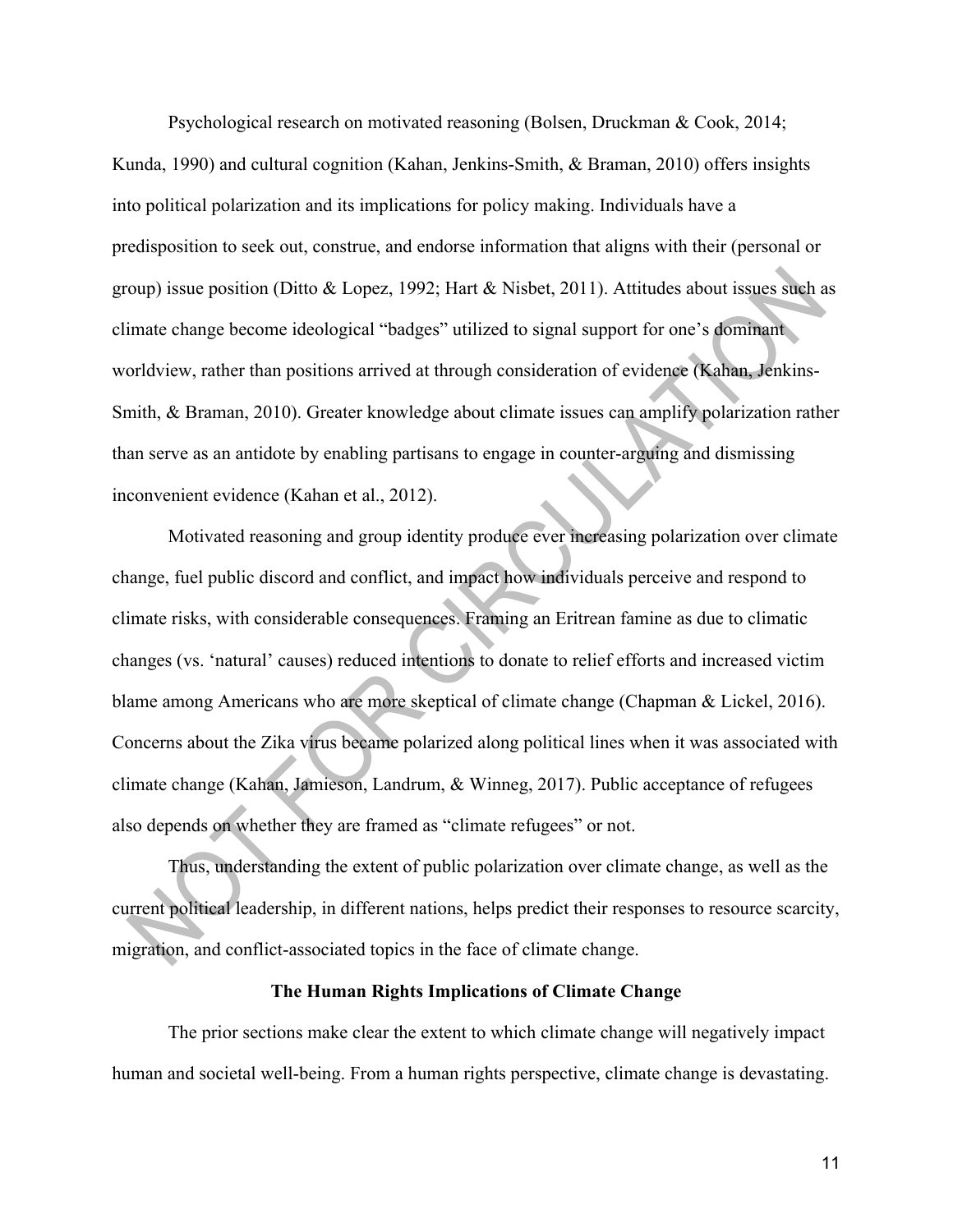It challenges access to most of the rights set forth in the articles of the UN Declaration of Human Rights, first and foremost the fundamental right to life, liberty and security of person. As it increases intergroup conflict, it exacerbates existing human rights violations to the right of freedom from exploitation, degrading treatment, arbitrary imprisonment, freedom of thought, conscience and religion, and freedom of expression. As it ramps up pressure on governance systems, it undermines access to legal systems and protection of the law, to participation in and influence of the government, to free education, and to seeking asylum as countries are overwhelmed by immigration flows. The impacts of extreme weather events threaten the right to own property and access public services, to social security, to gainful employment, and to a standard of living that ensures health and well-being, and the ability to sustain cultural and traditional practices.

Across all domains of climate impacts, vulnerable populations are impacted the most. Ethnic conflict targets minority groups, while domestic conflict targets women and children. Resource scarcity hits the economically disadvantaged the hardest. Extreme weather events, both precipitous and chronic, are most detrimental for less resourced communities, which have less capacity to prepare for and recover from impacts. Those who have contributed the least to climate change are impacted earlier and harsher. For many, their entire way of life will be decimated. Thereby, climate change creates ever greater inequality in access to human rights, placing fundamental rights to human dignity out of reach for vulnerable populations.

Taken in sum, the imperative is clear to confront climate change as a direct impediment to attaining inherent human rights, and as a profound moral challenge for humanity. In the subsequent section, we address barriers to tacking this challenge.

#### **Psychology of Perceptions and Moral Beliefs around Climate Change**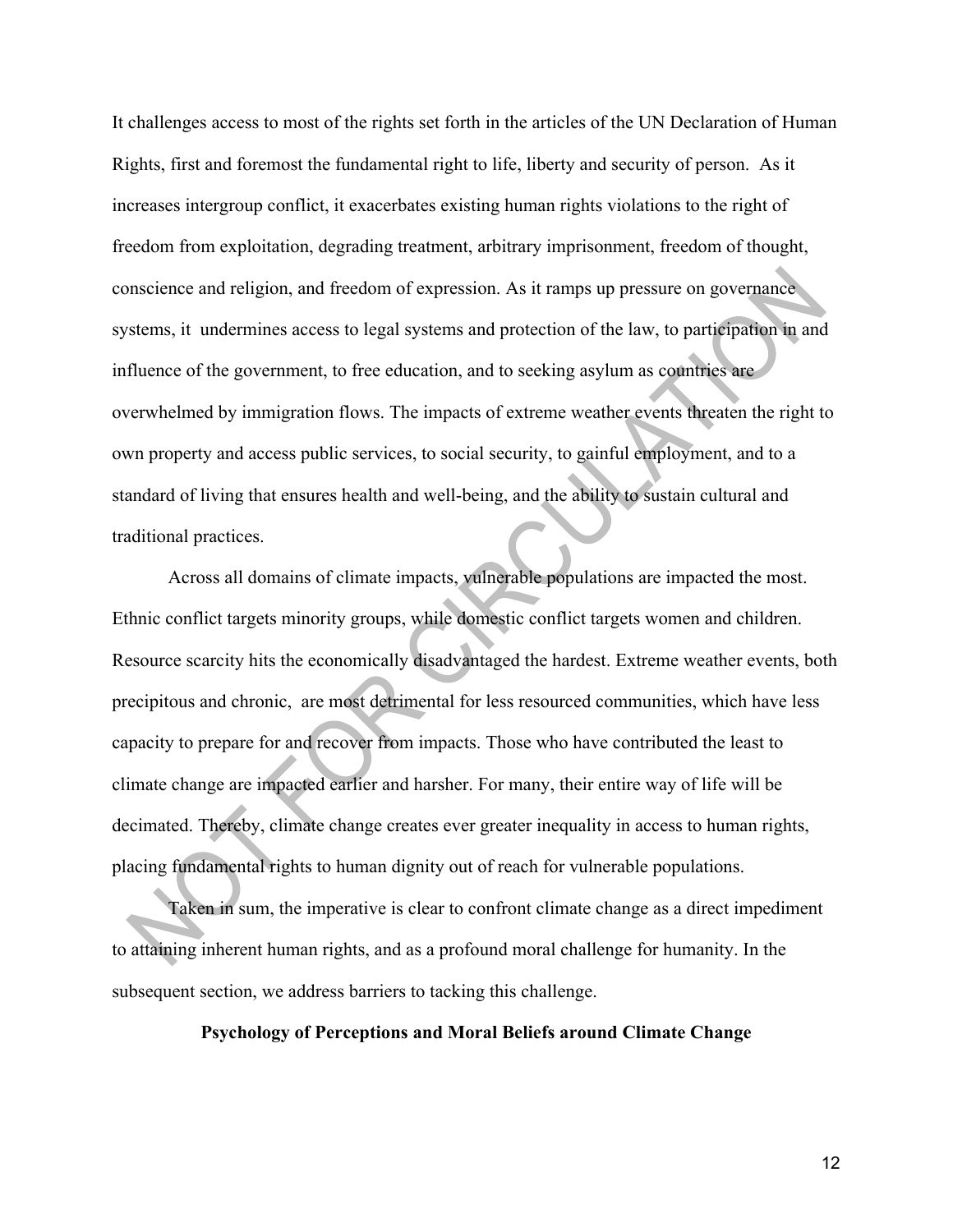Given its dire ethical implication, and the massive negative and unequally distributed impacts climate change is already having globally, those interested in human rights and social justice must confront a deeply uncomfortable truth: failure to respond to climate change is, at its core, a failure of human morality. This recognition raises difficult questions: How are we able, both individually and collectively, to ignore the most pressing ethical challenge of our time? What features of human psychology allow so many of us, including those who know and accept the dire implications of unmitigated climate change for future generations, to continue our daily lives as if no impending existential threat looms? Can we leverage understanding of human moral judgment to promote proactive and just responses to climate change?

A large, multidisciplinary body of research on "climate ethics" has begun to reveal often disheartening answers. Without doubt, climate change is a moral issue (Jamieson, 2010), that involves questions of right wrong, inequality and responsibility, human rights and values, with a recent emphasis on ethical decision-making (e.g., Markowitz, 2012; Pope Francis, 2015). Yet, public opinion research suggests that, for the vast majority of people in the U.S. and other Western countries, responding forcefully to climate change does not carry the weight of a moral imperative (Leiserowitz et al., 2018).

How is it that most of us are able to largely ignore, downplay or dismiss the moral implications of climate-relevant actions in the face of mounting evidence regarding present and future impacts? Researchers (including ourselves) working at the intersection of ethics, social psychology, mass communication, and public opinion (for in-depth analysis see Markowitz & Shariff, 2012; Peeters et al., 2015) have used qualitative and quantitative methods (e.g., interviews, focus groups, large-scale surveys, messaging experiments) to reveal intra- (psychological, cognitive) and inter-individual (social, contextual) factors that inhibit moral engagement with climate change. Here we summarize these findings.

13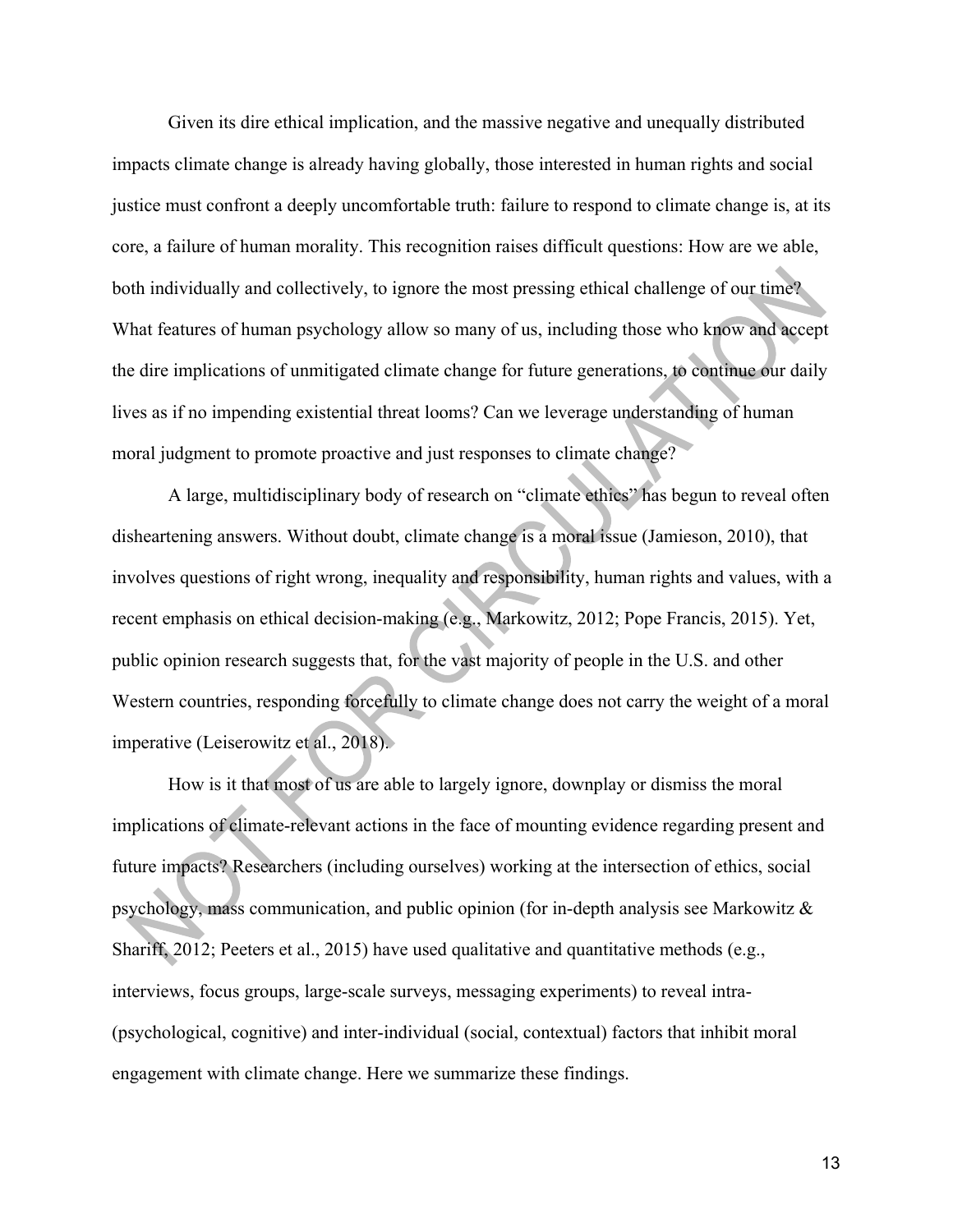#### **Problematic Features of Climate Change for Moral Engagement**

Climate change possesses physical/ecological features that interact with psychological and social mechanisms to impede meaningful moral engagement with the issue (Gardiner, 2006). These include:

- Inherent and "deep" uncertainty regarding timing, severity, and location of present and future physical impacts;
- Abstract, complex, and statistical nature: climate change consists of disparate climatic, ecological and other phenomena, and entails probabilistic changes to complex natural and human systems;
- Long time-horizons and multiple feedback loops (i.e., connections between causes of climate change and impacts are discontinuous and affected by both negative and positive feedback loops embedded within interconnected planetary-scale systems);
- Economic, cultural and ecological path dependencies and costs of societal action (e.g., effectively responding to climate change requires massive coordination and cooperation across every scale of human decision-making and involves short-term "winners" and "losers").

#### **Moral Judgment Processes**

There is a mismatch between the above features of climate change and the human "moral judgment system" (Bazerman & Tenbrunsel, 2011; Markowitz & Shariff, 2012). While we are quick to recognize and react (affectively and behaviorally) to certain moral transgressions (e.g., intentional acts of harm involving observable victims and perpetrated by known actors), climate change lacks "triggers" that produce rapid and strong reactions to wrongdoing (Gardiner, 2006). Climate change is abstract and distant in space and time and is largely an unintentional side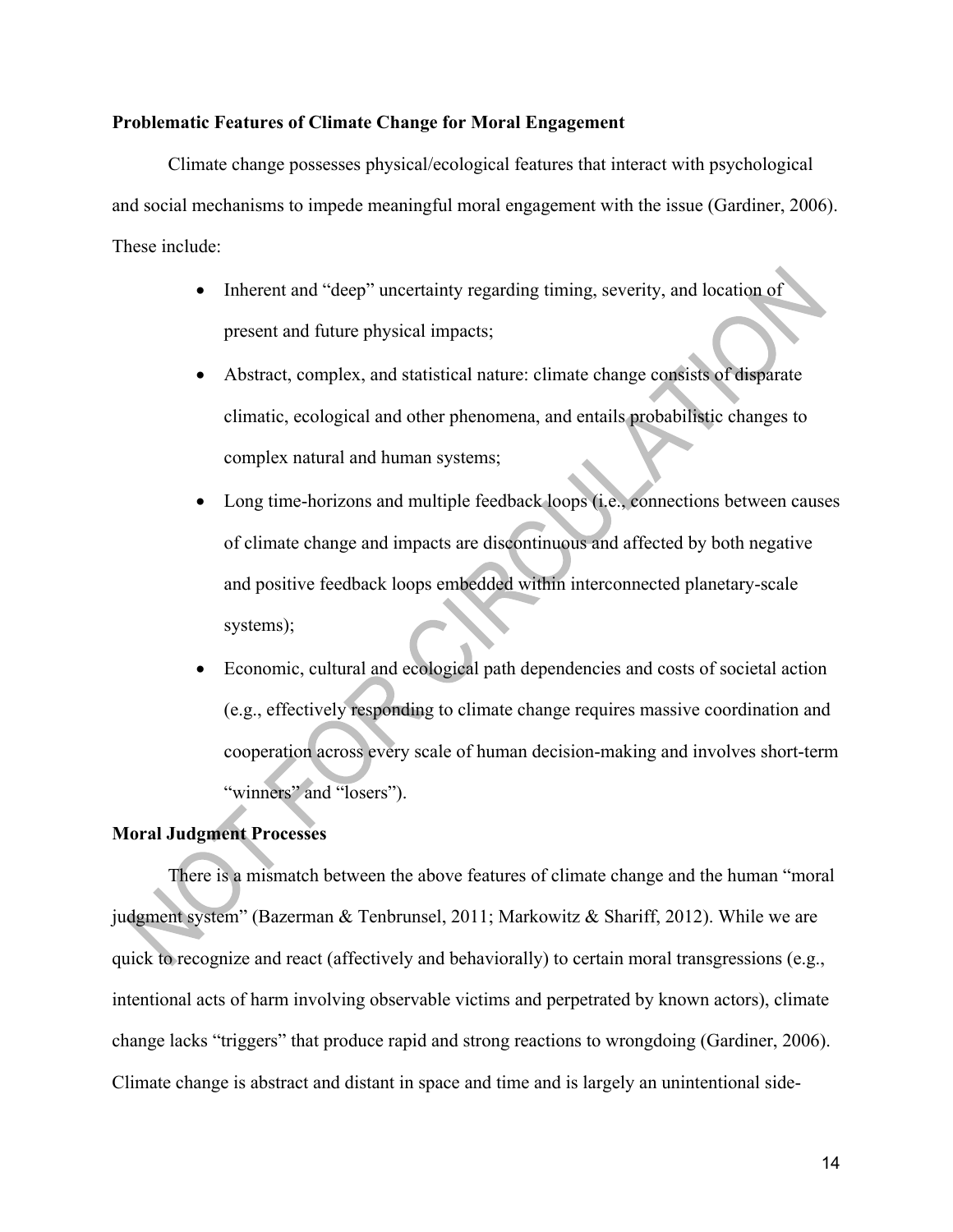effect of modern life and the actions of billions of disconnected actors spread across the globe. Although there is a possible "villain" in the fossil fuel industry—their efforts to sow misinformation and uncertainty to slow forceful societal action are well-documented (e.g., Oreskes, 2011)—the connection between past and present actions and future harms feels tenuous, further depressing strong moral judgments. These and other factors (e.g., exposure to a near-constant stream of mediated information about other, non-climate change harms and transgressions committed both locally and globally) undermine recognition and conviction that climate change is a moral tragedy.

These barriers can be overcome. Issues once viewed as benign, appropriate or even beneficial (e.g., smoking, slavery, exclusion of marginalized groups from society) have become moralized, suggesting that climate change-related actions could undergo a similar transformation. But this shift requires active and sustained effort, and a combination of incentives and supporting conditions (including the development of new laws and regulatory regimes prior to majority public support). However, this effort is impeded by motivated reasoning and self-protective processes, which inhibit reasoned (vs. affect-driven) moral engagement with climate change.

# **Motivated Reasoning and Self-Protective Processes**

At both the individual and collective levels, responding to climate change poses a profound challenge, requiring difficult, costly, and/or uncomfortable changes in common practices related to every aspect of modern life, from transportation decisions to consumption habits (Lucas & Davis, 2018). Treating climate change as a moral issue raises the stakes of choosing between engagement and disengagement, triggering "motivated reasoning" (as mentioned in the prior section). In her exhaustive review, Kunda (1990) defines motivated reasoning as a set of "strategies of accessing, constructing, and evaluating beliefs" that permit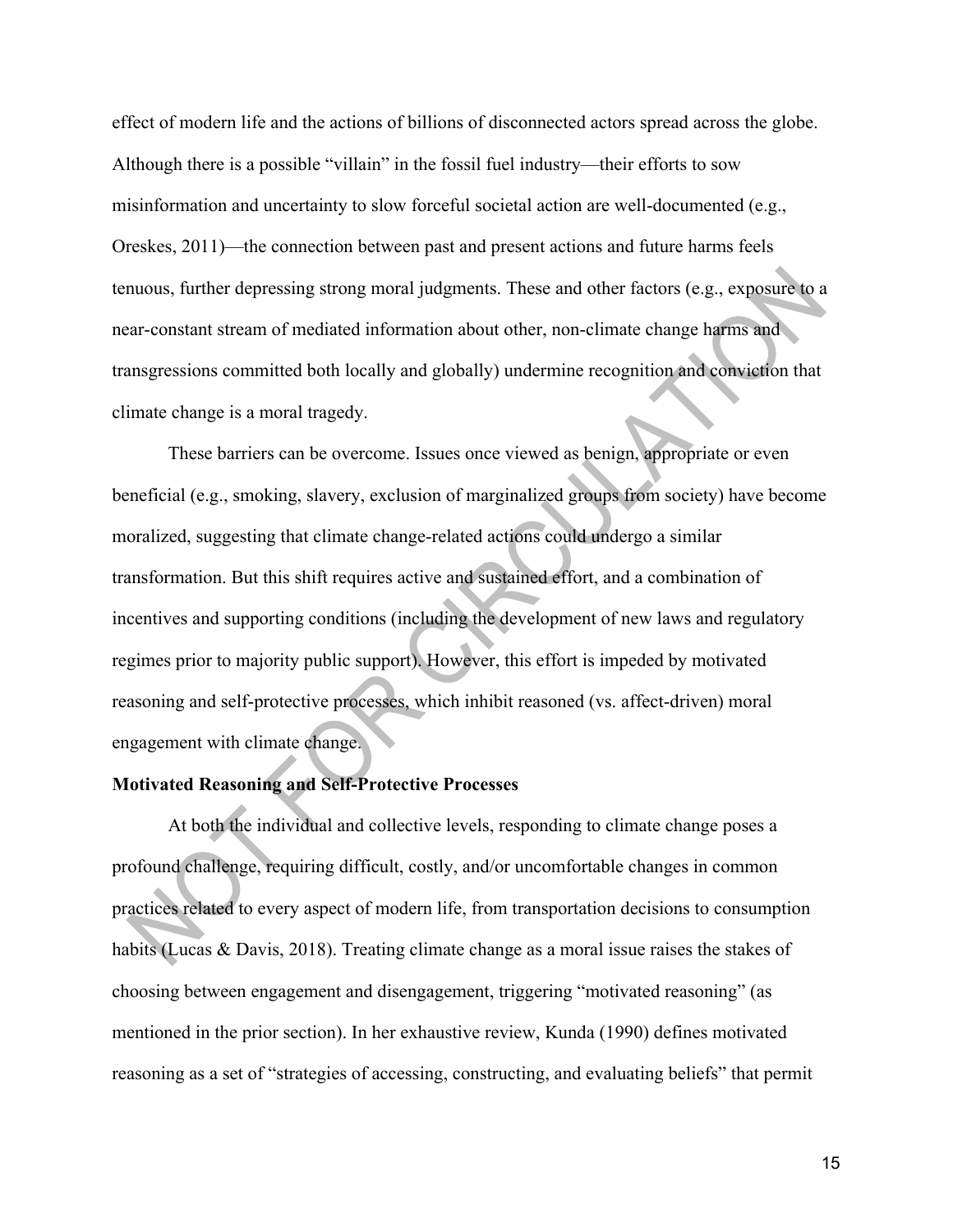individuals to arrive at desired (i.e., motivated) belief or action outcomes regardless of the information they encounter. These are universal mechanisms employed by people of all ideological commitments, which explain moral disengagement among both hardcore climate "skeptics" (who use them to discount the overwhelming scientific evidence) and committed "advocates" (who use them to explain away their inaction despite stated commitment to the problem).

Motivated reasoning processes in response to climate change include identity-protective cognition (e.g., Kahan et al., 2012), system justification (e.g., Feygina, Jost, & Goldsmith, 2010), and willful ignorance (e.g., van der Weele, 2014). These mechanisms allow people to avoid taking climate change seriously and incurring significant personal costs while maintaining a positive self-image (including through virtue signaling, single action biases, negative spillover). For example, when an important in-group is hostile towards action on climate change for selfinterested reasons (such as Republicans in the U.S.), members of that group become adept at denigrating information and sources (e.g., mainstream scientists) that highlight risks posed by climate change (Kahan et al., 2012).

Moreover, through a process of moral disengagement (Bandura, 2007) people avoid overwhelming feelings of guilt through rationalization or moral justification of their carbonintensive lifestyles (e.g., "flying to conferences is justified by the good I'm doing to advance climate mitigation efforts"), or in advantageous comparisons (e.g., "at least I use less energy than my neighbors"). And many displace personal responsibility by placing blame on other entities (e.g., corporations, governments). These mechanisms contribute to a vicious feedback loop of avoiding personal responsibility for responding to climate change.

#### **Psychological Tools for Overcoming Climate Change Disengagement**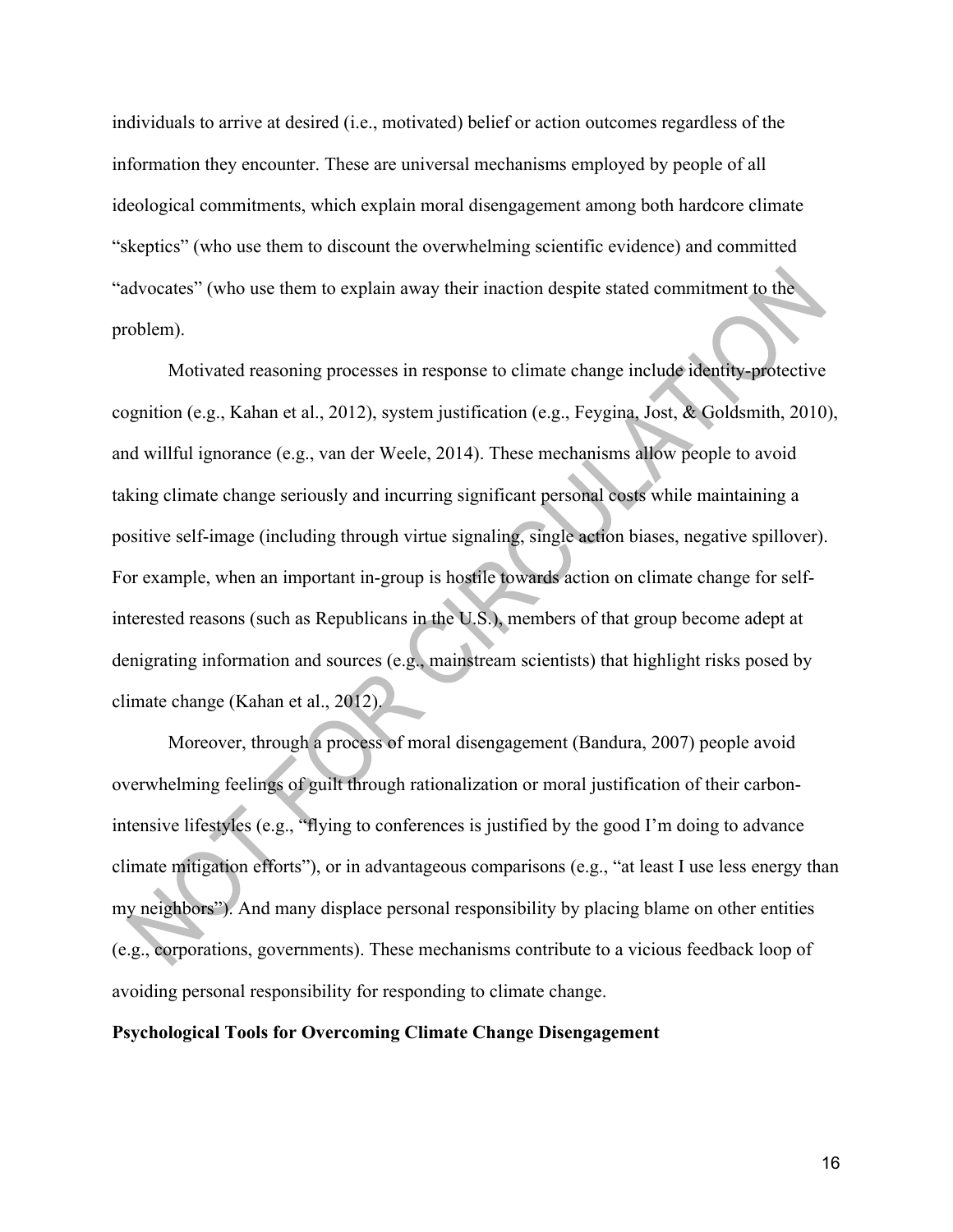Efforts to overcome moral disengagement from climate change must be responsive to the underlying mechanisms at work and draw on proven psychological approaches. Communication about climate change has to shift from an information-focused approach, which is ineffective in light of motivated cognition, toward leveraging and deepening existing relationships and trusted messengers embedded in audience's communities, prioritizing people's needs and realities (which drive responses) rather than scientific findings, focusing on local experiences and impacts, and fostering conversations rather than one-directional knowledge flow. Communication practices need to move away from a one-sided focus on problems, which highlights threats, concerns, and impacts only, to a focus on solutions, which offers empowering pathways toward addressing the immense challenge, and engages the public directly by connecting with and drawing on their personal and group commitments. Engagement with solutions can be enhanced by providing information in timely, appropriate, clear, targeted, concise, and actionable ways, which align with the audience's realities.

Motivated cognition can be harnessed by aligning proposed climate solutions with protecting the socio-economic system (e.g. clean energy efforts that improve national security, climate adaptation that ensures economic stability), and upholding values that underlie people's worldviews (e.g. commitment to passing traditions and way of life to next generations). Identityprotective responses can be ameliorated by acknowledging that people's most fundamental need is to belong and be accepted by their social groups, and therefore validating and affirming core personal and group identities is needed to reduce defensive information seeking and processing triggered by challenges to the beliefs espoused by their groups or authority figures around climate change. Willful ignorance can be reduced by circumventing opportunities to avoid difficult information, while not overwhelming people with fear-inducing communication, and, importantly, offering meaningful, accessible action opportunities through which individuals can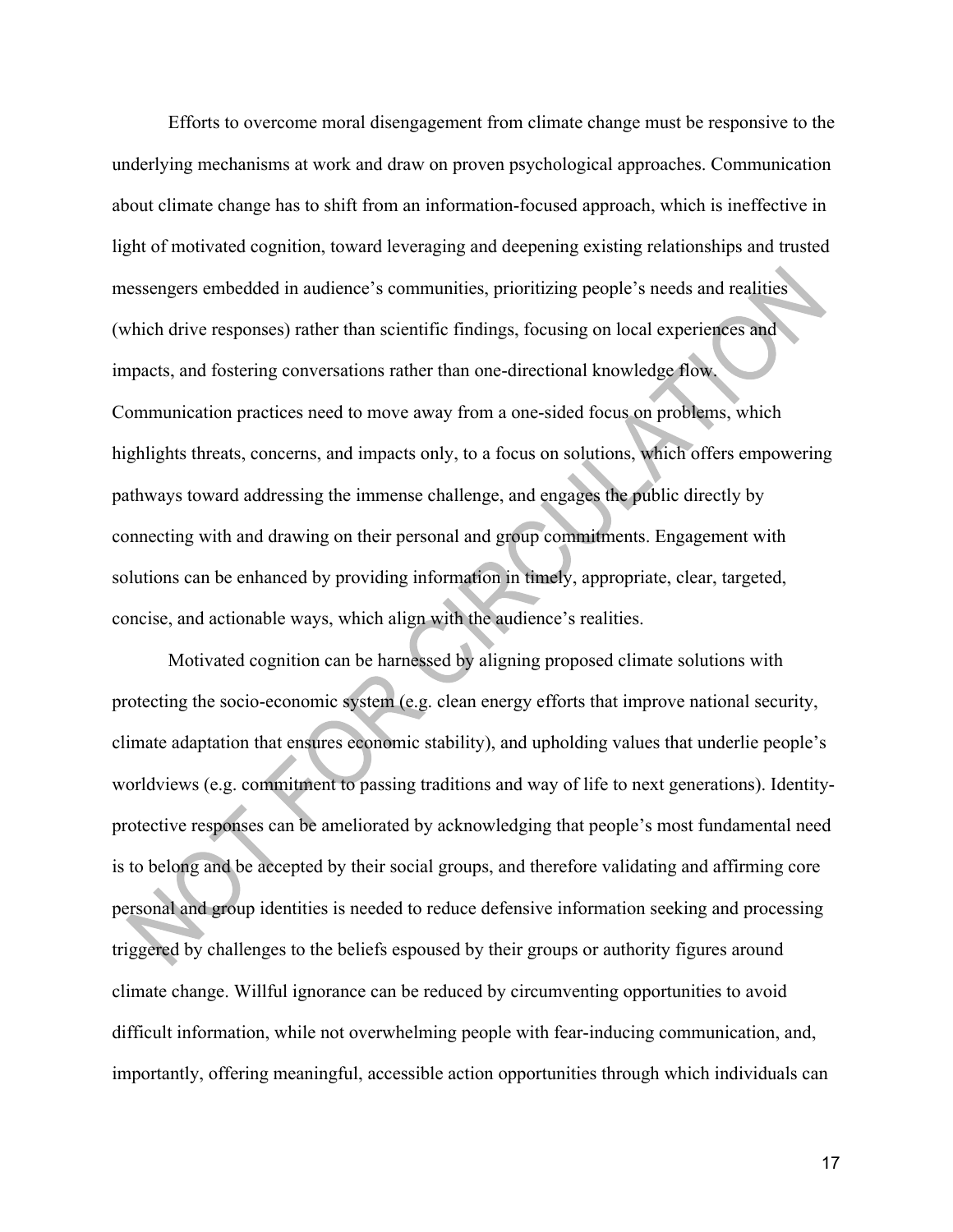reduce the distress caused by learning about climate change (and thereby prevent disengagement, shutting down, blaming the messenger, and hopelessness). Inaction and displacement of responsibility can be overcome by highlighting individuals' agency and efficacy and encouraging hope and sense of empowerment about individual and collective engagement with solutions to climate change.

These are some examples of how psychological insights can be drawn on to increase moral engagement with the threatening reality of climate change and fostering behavioral change that supports addressing this dire challenge.

### **International Climate Action**

Though slow and confronted by many personal and collective challenges, action on climate change is beginning to take root. After thirty years of warnings from the scientific community and pressure from social movements, action is happening. At the local level, climate adaptation is bringing together communities and diverse stakeholders to tackle impacts. Regionally, clean energy initiatives are growing rapidly. Nationally, investments are supporting a transition to a lower carbon economy and resilience in the face of impacts. International efforts are also taking root, most prominent of which are the International Panel on Climate Change, a highly collaborative effort that produces the definitive scientific synthesis of climate change research, and informs much climate-related decision-making; and the United Nations Framework Convention on Climate Change, which has ushered in, most notably through the recent Paris Agreement, an emerging global consensus on and commitment to combating climate change through reducing emissions, preparing for impacts, and providing funding (through the Green Climate Fund) to developing nations to enable these efforts.

Another important step is the centrality of climate change within the United Nations 2030 Global Agenda on Sustainable Development, addressing the conflict between climate action and

18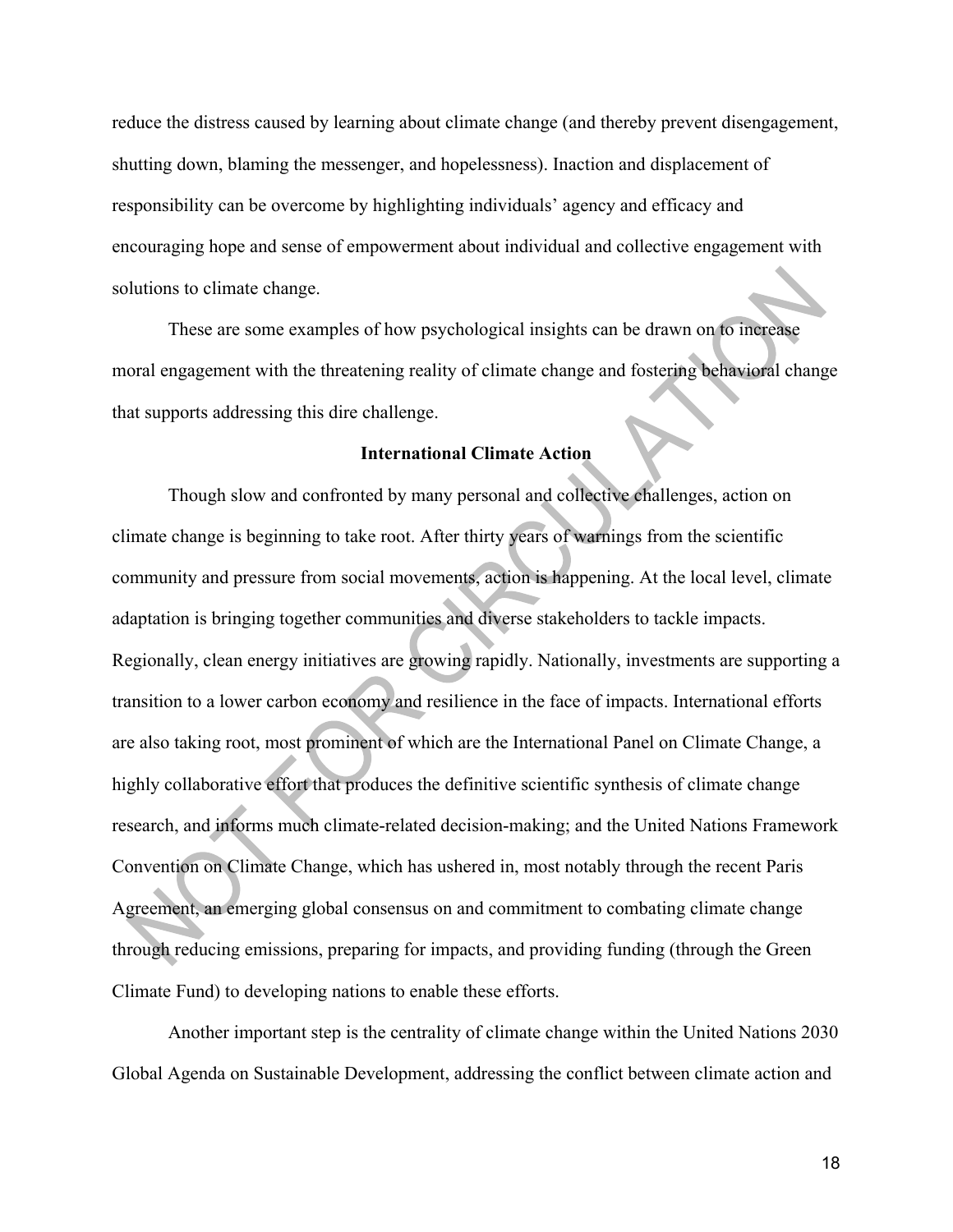the needs for economic development. Goals include taking urgent action to combat climate change and its impacts (SDG13), with a focus on strengthening resilience and policy-level planning, education, and increasing funding and capacity for adaptation; as well as goals to achieve sustainability in agriculture (SDG2), water (SDG6), ocean (SDG14), and terrestrial (SDG15) use; energy production (SDG7), economic growth (SDG8), industrialization (SDG9), consumption (SDG12), and urban development (SDG11); and the building of physical and institutional infrastructure that is resilient to climate change (SDG9&16).

While there is great variability in the extent to which individual nations are moving forward on mitigation and adaptation planning and action, the international efforts described above are laying the imperative foundation for coordinated global action on climate change.

#### **Conclusion**

Climate change poses a profound threat to human and societal well-being and to fundamental human rights though its detrimental social and psychological impacts. From severe trauma of loss and violence, to chronic stress of threat and anticipating impacts, to societal instability, perhaps the greatest price paid for climate change will be that of mental health and psychological well-being. To discuss the human rights implications of climate change without focusing on its psychological dynamics and implications is to neglect its most dire reality, and to miss its alarming ethical implications for undermining rights to life, liberty, security, equality, and inherent human dignity. Moreover, engaging the public and leaders with the challenge of climate change is not likely to succeed without drawing on behavioral insights and tools that can make the issue accessible, relevant to people's lives, consistent with social identities, empowering, and aligned with deeply seated psychological motives. In sum, climate change must be treated as the greatest human rights challenge in human history, and a psychological perspective offers an understanding of its dire consequences, ethical imperative, and pathways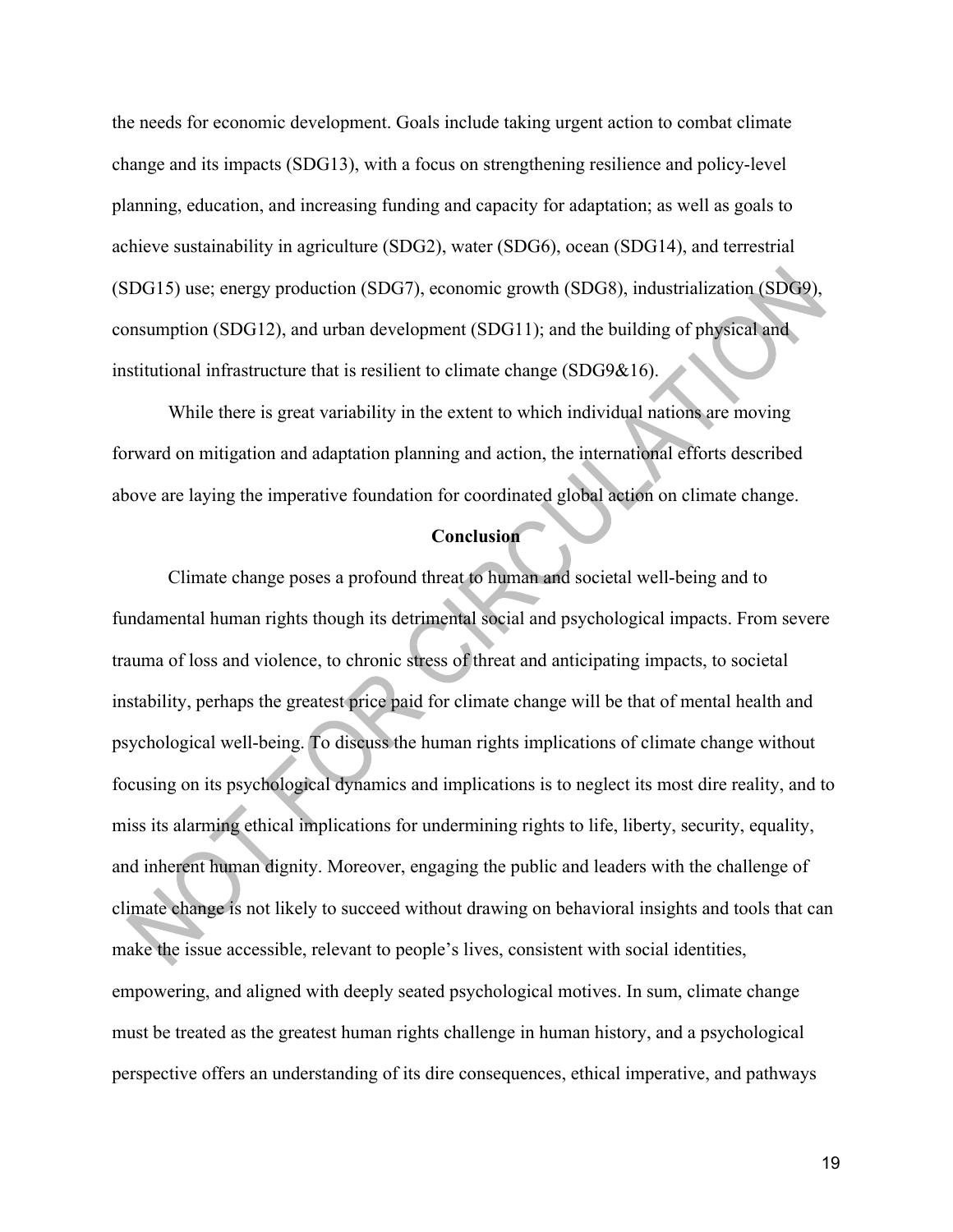toward building resilience in the face of increasing personal and national insecurity and conflict, and toward engagement with climate mitigation policy and action.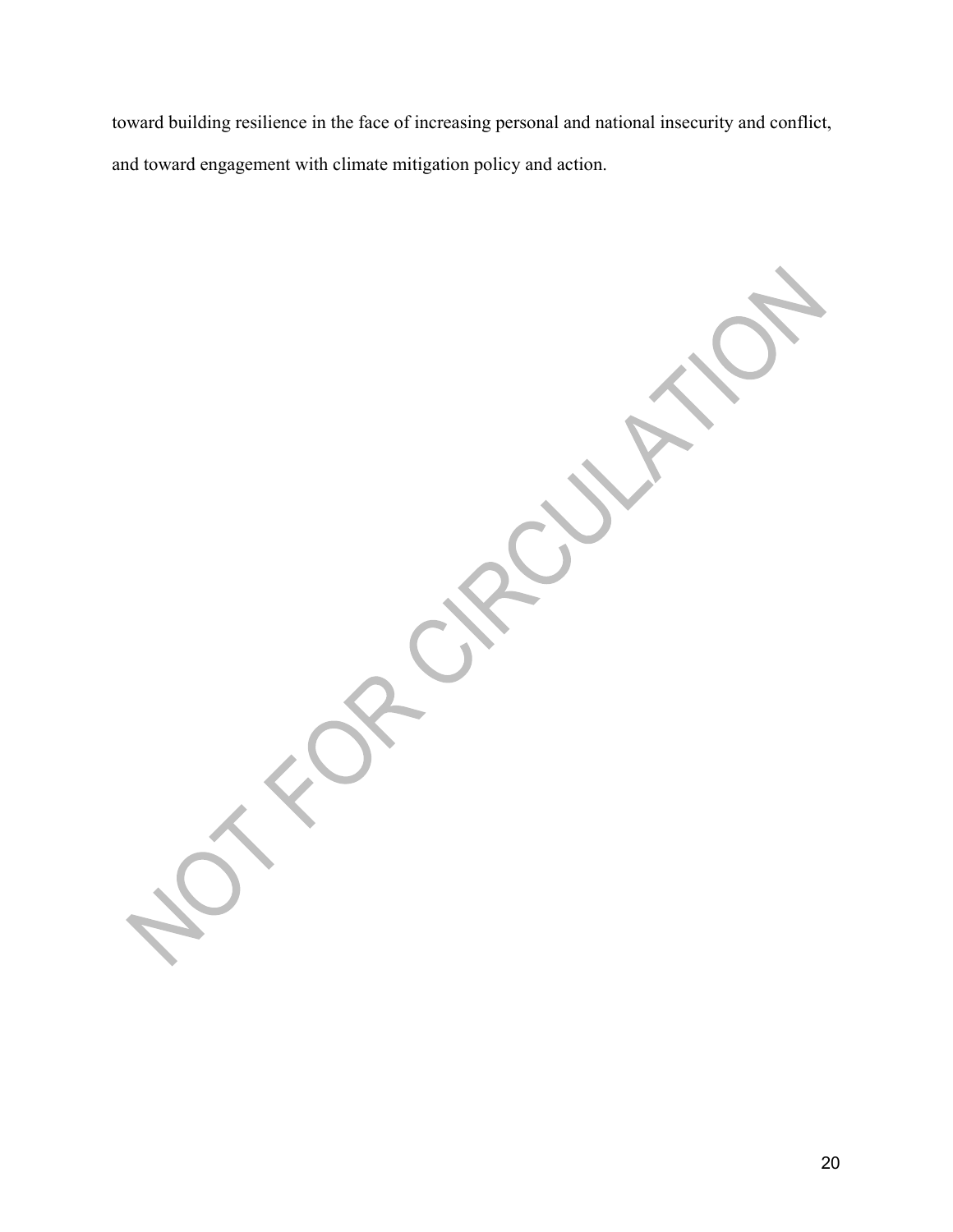#### **References**

- Anderson, C.A. (2001). Heat and violence. *Current Directions in Psychological Science, 10*, 33- 38.
- Anderson, C.A., & Delsi, M. (2011). Implications of global climate change for violence in developed and developing countries. In J. Forgas, A. Kruglanski & K. Williams (Eds.), *The Psychology of Social Conflict and Aggression.* (249-265). New York, NY:1 Psychology Press.
- Ashmore, R.D., Jussim, L.J., & Wilder, D. (2001). *Social identity, intergroup conflict, and conflict reduction* (Vol.3). Oxford, United Kingdom: Oxford University Press.
- Bandura, A. (2007). Impending ecological sustainability through selective moral disengagement. *Internal Journal of Innovation and Sustainable Development, 2,* 8-35.
- Bazerman, M.H. & Tenbrunsel, A.E. (2011). *Blind spots: Why we fail to do what's right and what to do about it*. Princeton, NJ: Princeton University Press.
- Bernauer, T., Böhmelt, T., & Koubi, V. (2012). Environmental changes and violent conflict. *Environmental Research Letters*, *7*, 15601.
- Berry, H.L., Waite, T.D., Dear, K.B.G., Capon, A.G., & Murray, V. (2018). The case for systems thinking about climate change and mental health. *Nature Climate Change, 8,* 282–290.
- Bettini, G. (2013). Climate barbarians at the gate? A critique of apocalyptic narratives on 'climate refugees'. *Geoforum, 45*, 63-72.
- Black, R., Arnell, N.W., Adger, W.N., Thomas, D., & Geddes, A. (2013). Migration, immobility and displacement outcomes following extreme events. *Environmental Science & Policy, 275,* 532-543.
- Bolsen, T., Druckman, J.N., & Cook, F.L. (2014). The influence of partisan motivated reasoning on public opinion. *Political Behavior, 36*, 235-262.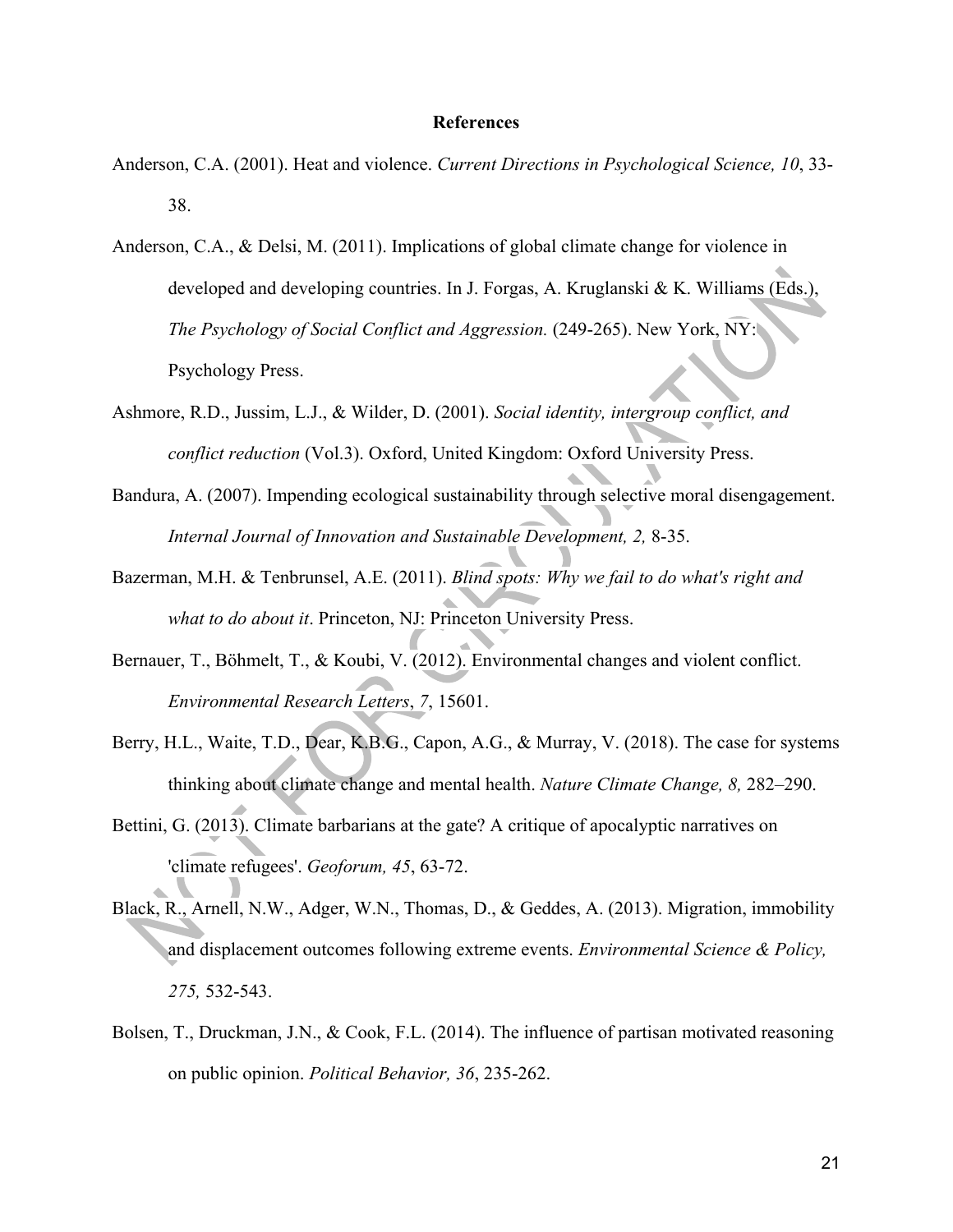- Branscombe, N.R., & Wann, D.L. (1992). Role of identification with a group, arousal, categorization processes, and self-esteem in sports spectator aggression. Human Relations, 45, 1013-1033.
- Brewer, M.B. (1979). In-group bias in the minimal intergroup situation: A cognitivemotivational analysis. *Psychological Bulletin, 86*, 307-324.
- Brewer, M.B. (2001). Ingroup identification and intergroup conflict. *Social Identity, Intergroup Conflict, and Conflict Reduction*, *3*, 17-41.
- British Broadcasting Company (BBC). (2015). Migrant crisis: UK's Syria refugee plan 'not enough', says Labour. https://www.bbc.com/news/uk-politics-34183150.
- Cabot, C. (2017). Causal linkages between environmental change and conflict. In *Climate change, security risks and conflict reduction in Africa* (pp. 45–62). Berlin, Germany: Springer.
- Carleton, T.A. (2017). Crop-damaging temperatures increase suicide rates in India. *Proceedings of the National Academy of Sciences, 114,* 8746-8751.
- Chapman, D.A., & Lickel, B. (2016). Climate change and disasters: How framing affects justifications for giving or withholding aid to disaster victims. *Social Psychological and Personality Science, 7*, 13-20.
- Chapman, D.A., Trott, C.D., Silka, L., Lickel, B., & Clayton, S. (2018). Psychological perspectives on community resilience and climate change: Insights, examples, and directions for future research. In Clayton, S. and Manning, C., (Eds.) *Psychology and Climate Change: Human Perceptions, Impacts, and Response,* 267-288.
- Cichocka, A. & Jost, J.T. (2014). Stripped of illusions? Exploring system justification processes in capitalist and post-communist societies. *International Journal of Psychology, 49,* 6-29.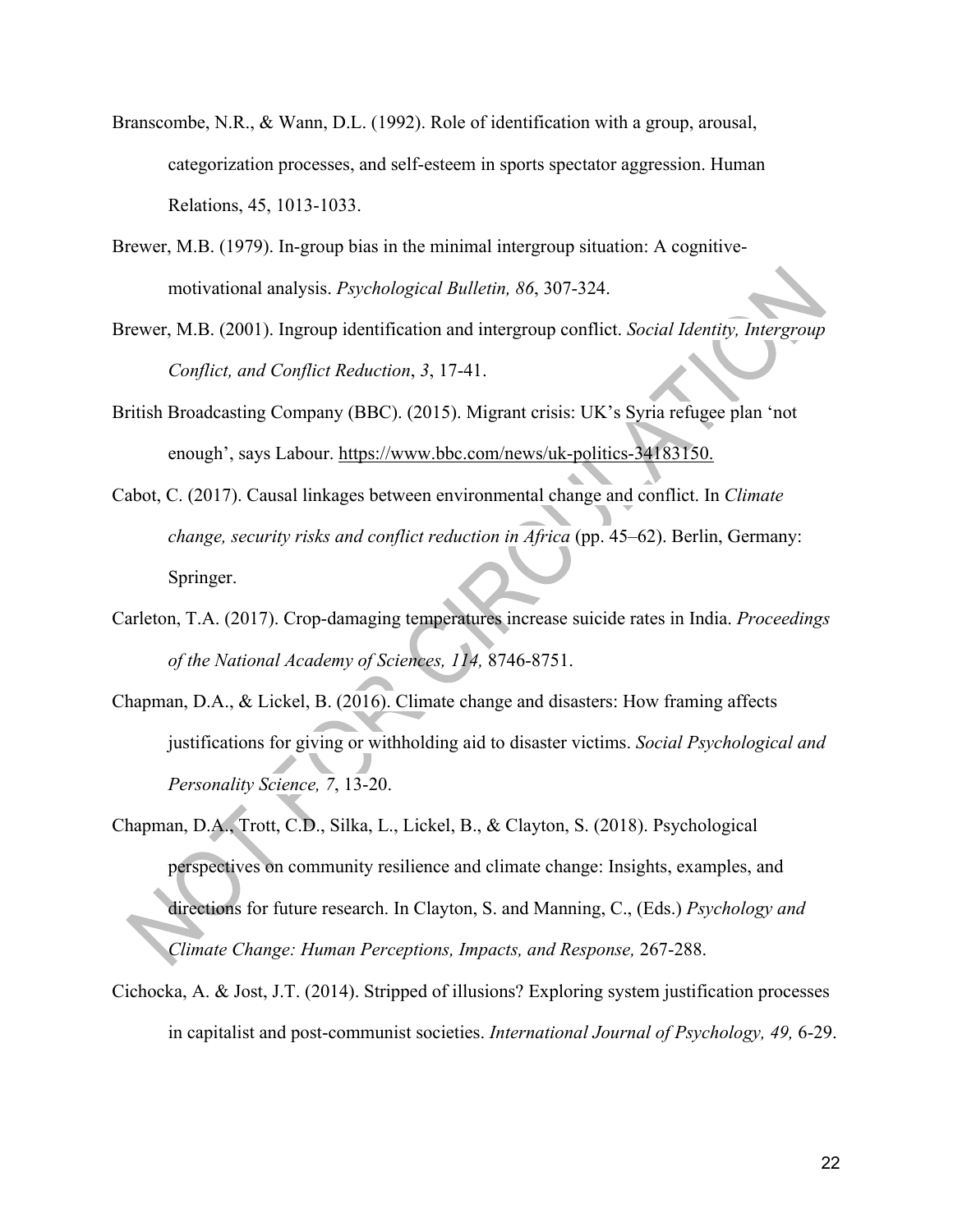- Clarke, D., Williams, S., Jahiruddin, M., Parks, K., & Salehin, M. (2015). Projections of onfarm salinity in coastal Bangladesh. *Environmental Science: Processes & Impacts*, *17*, 1127-1136.
- Clayton, S., Manning, C.M., Krygsman, K., & Speiser, M. (2017). *Mental health and our changing climate: Impacts, implications, and guidance.* Washington, DC: American Psychological Association and ecoAmerica.
- Collins, A.E. (2013). Applications of the disaster risk reduction approach to migration influenced by environmental change. *Environmental Science & Policy, 275,* S112-S125.
- Dasgupta, N. (2004). Implicit ingroup favoritism, outgroup favoritism, and their behavioral manifestations. *Social Justice Research, 17*, 143-169.
- Ditto, P.H., & Lopez, D.F. (1992). Motivated skepticism: Use of differential decision criteria for preferred and nonpreferred conclusions. *Journal of Personality and Social Psychology, 63*, 568-584.
- Dunlap, R.E., McCright, A.M., & Yarosh, J.H. (2016). The political divide on climate change: Partisan polarization widens in the US. *Environment: Science and Policy for Sustainable Development*, *58*, 4-23.
- Durrheim, K., Dixon, J., Tredoux, C., Eaton, L., Quayle, M., & Clack, B. (2011). Predicting support for racial transformation policies: Intergroup threat, racial prejudice, sense of group entitlement and strength of identification. *European Journal of Social Psychology*, *41*, 23-41.
- Esses, V.M., Hamilton, L.K., & Gaucher, D. (2017). The global refugee crisis: Empirical evidence and policy implications for improving public attitudes and facilitating refugee resettlement. *Social Issues and Policy Review*, *11*, 78-123.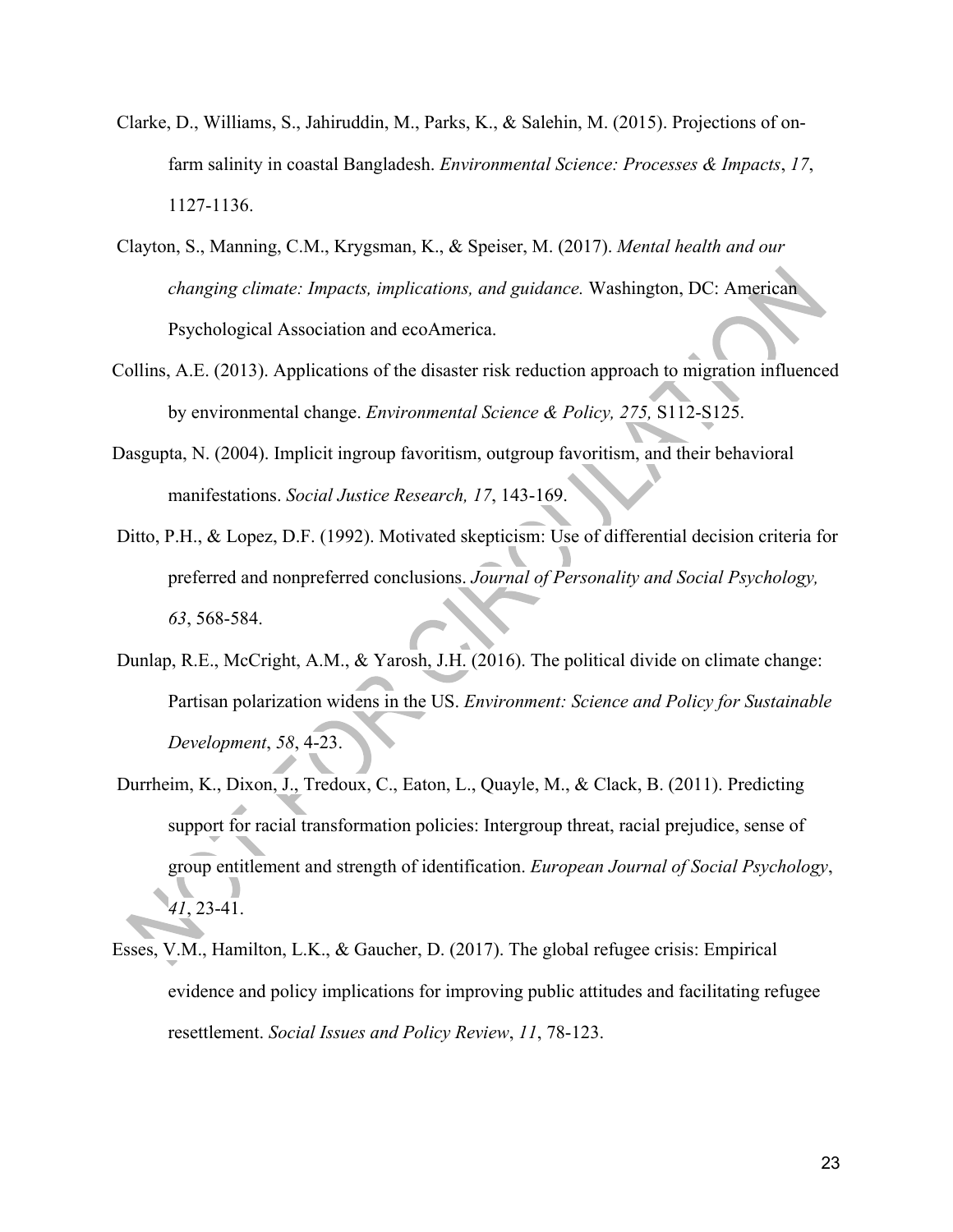- Esses, V.M., Jackson, L.M., & Armstrong, T.L. (1998). Intergroup competition and attitudes toward immigrants and immigration: An instrumental model of group conflict. *Journal of Social Issues, 54*, 699-724.
- Feygina I., Jost, J.T., & Goldsmith, R. (2010). System justification, the denial of global warming, and the possibility of "system-sanctioned change." *Personality and Social Psychology Bulletin, 36*, 326-338.
- Fritsche, I., Cohrs, J. C., Kessler, T., & Bauer, J. (2012). Global warming is breeding social conflict: The subtle impact of climate change threat on authoritarian tendencies. *Journal of Environmental Psychology*, *32*, 1-10.
- Fritze, J., Blashki, G.A., Burke S., & Wiseman, J. (2008). Hope, despair and transformation: Climate change and the promotion of mental health and well-being. *International Journal of Mental Health Systems, 2*(13).
- Gambino, L., Kingsley, P., & Nardelli, A. (2015). Syrian refugees in America: Separating fact from fiction in the debate. *The Guardian.* Retrieved from: https://www.theguardian.com/us-news/2015/nov/19/syrian-refugees-in-america-factfrom-fiction-congress.
- Gardiner, S.M. (2006). A perfect moral storm: climate change, intergenerational ethics and the problem of moral corruption. *Environmental Values, 15,* 397–413.
- Gatiso, T.T., Vollan, B., & Nuppenau, E-A. (2015). Resource scarcity and democratic elections in commons dilemmas: An experimental test on forest use in Ethiopia. *Ecological Economics, 114,* 199-207.
- Gleditsch, N.P. (2012). Whither the weather? Climate change and conflict. *Journal of Peace Research*, *49*, 3–9.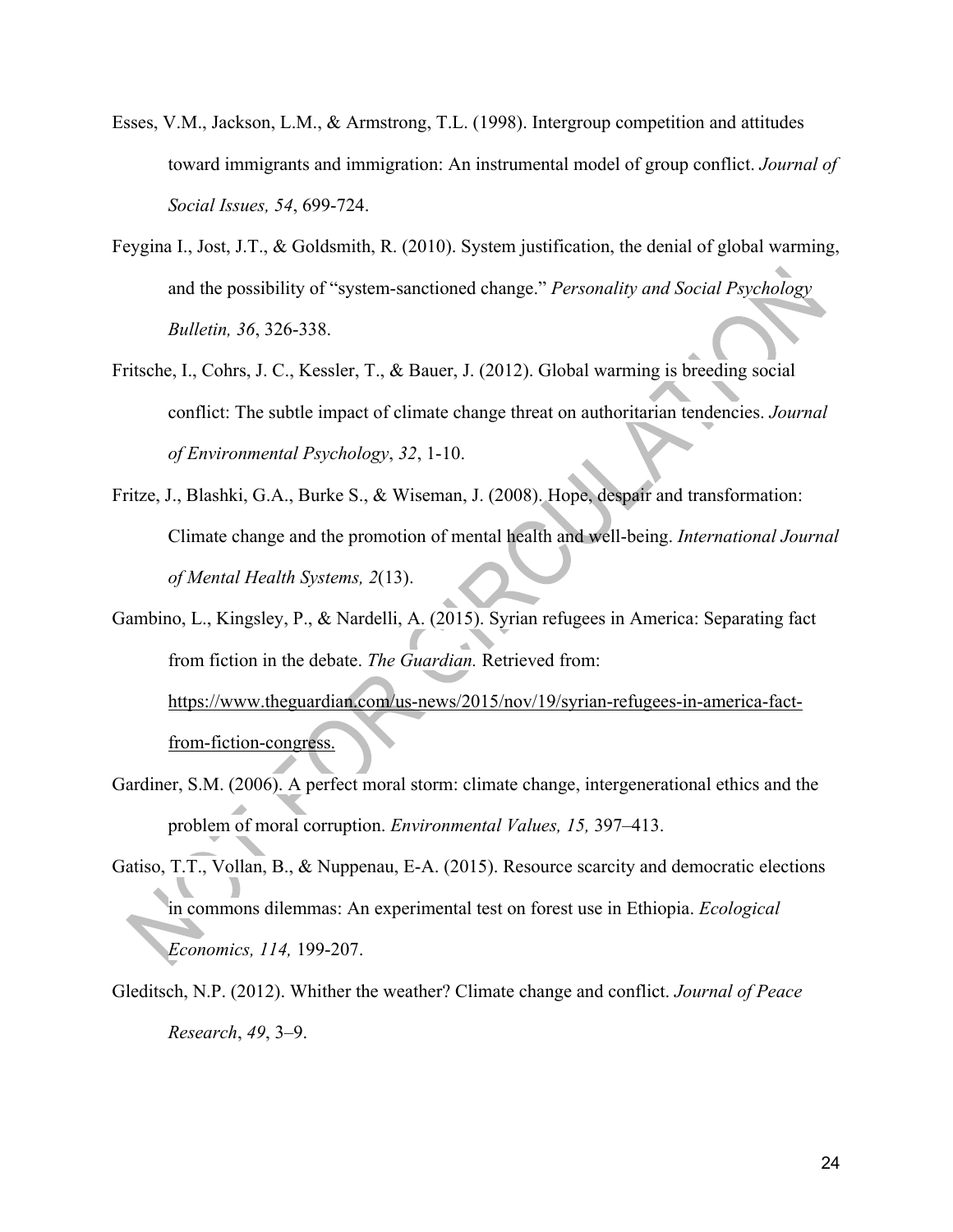- Gleick, P.H. (2014). Water, drought, climate change, and conflict in Syria. *Weather, Climate, and Society, 6*, 331-340.
- Gorodzeisky, A. & Semyonov, M. (2015). Not only competitive threat but also racial prejudice: Sources of anti-immigrant attitudes in European societies. *International Journal of Public Opinion Research*, edv024.
- Green, E.G. (2009). Who can enter? A multilevel analysis on public support for immigration criteria across 20 European countries. *Group Processes & Intergroup Relations*, *12*, 41- 60.
- Griswold, E. (2016). Why is it so difficult for Syrian refugees to get into the U.S.? *The New York Times* Retrieved from:*.* https://www.nytimes.com/2016/01/24/magazine/why-is-it-sodifficult-for-syrian-refugees-to-get-into-the-us.html.
- Hart, P.S. & Nisbet, E.C. (2011). Boomerang effects in science communication: How motivated reasoning and identity cues amplify opinion polarization about climate mitigation policies. *Communication Research, 39*, 701-723.
- Harville, E., Taylor, C., Tesfai, H., Xiong, X., & Buekens, P. (2011). Experience of Hurricane Katrina and reported intimate partner violence. *Journal of Interpersonal Violence, 26,* 833–845.
- Hegre, H., Buhaug, H., Calvin, K. V., Nordkvelle, J., Waldhoff, S.T., & Gilmore, E. (2016). Forecasting civil conflict along the shared socioeconomic pathways. *Environmental Research Letters*, *11*, 54002.
- Hersher, R. (2016). Protests disrupt pipelines across the northern U.S. *National Public Radio.* Retrieved from: https://www.npr.org/sections/thetwo-

way/2016/10/12/497673866/protests-disrupt-pipelines-across-the-west.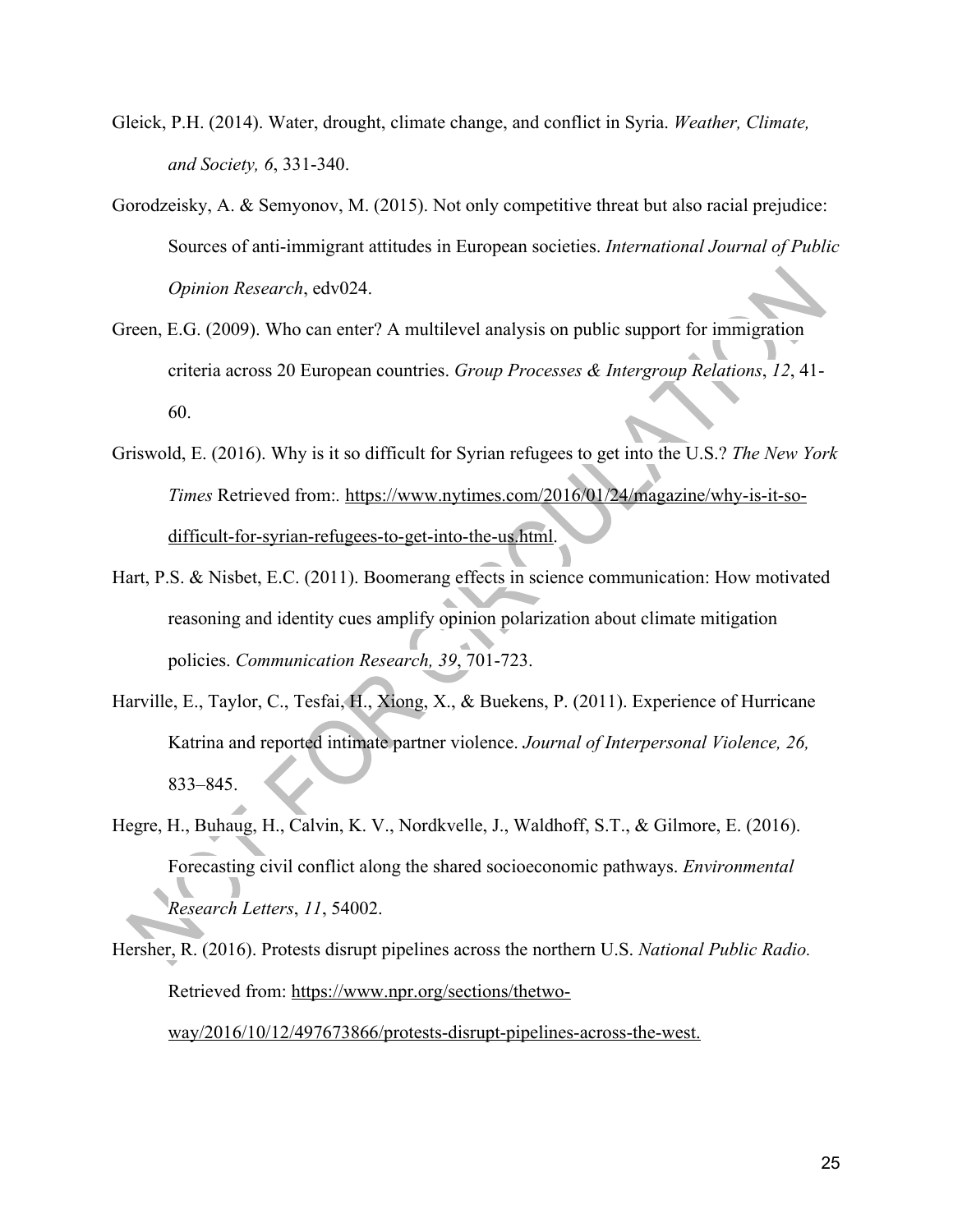- Hsiang, S.M., Burke, M., & Miguel, E. (2013). Quantifying the influence of climate on human conflict. *Science*, *341*, 1235367–1235367.
- IPCC Climate Change. (2014). Synthesis report. *Contribution of Working Groups I, II and III to the Fifth Assessment Report of the Intergovernmental Panel on Climate Change*, IPCC, Geneva, Switzerland, 151.
- Jamieson, D. (2010). Climate change, responsibility, and justice. *Science, Engineering, and Ethics, 16*, 431–445.
- Johnstone, S. & Mazo, J. (2011). Global warming and the Arab Spring. *Survival: Global Politics and Strategy, 53*, 11-17.
- Kahan, D.M., Jamieson, K.H., Landrum, A. & Winneg, K. (2017). Culturally antagonistic memes and the Zika virus: An experimental test. *Journal of Risk Research, 20*, 1-40.
- Kahan, D.M., Jenkins-Smith, H., & Braman, D. (2010). Cultural cognition of scientific consensus. *Journal of Risk Research, 14*, 147-174.
- Kahan, D.M., Peters, E., Wittlin, M., Slovic, P., Ouellette, L.L., Braman, D., & Mandel, G. (2012). The polarizing impact of science literacy and numeracy on perceived climate change risks. *Nature Climate Change, 10*, 732-735.
- Kassam, A. (2016). Kinder Morgan pipeline: Canadians intensify huge opposition to expansion. *The Guardian.* Retrieved from: https://www.theguardian.com/world/2016/dec/03/canadakinder-morgan-pipeline-expansion-protest.
- Kelley, C.P., Mohtadi, S., Cane, M.A., Seager, R., & Kushnir, Y. (2015). Climate change in the Fertile Crescent and implications of the recent Syrian drought. *Proceedings of the National Academy of Sciences*, *112*, 3241–3246.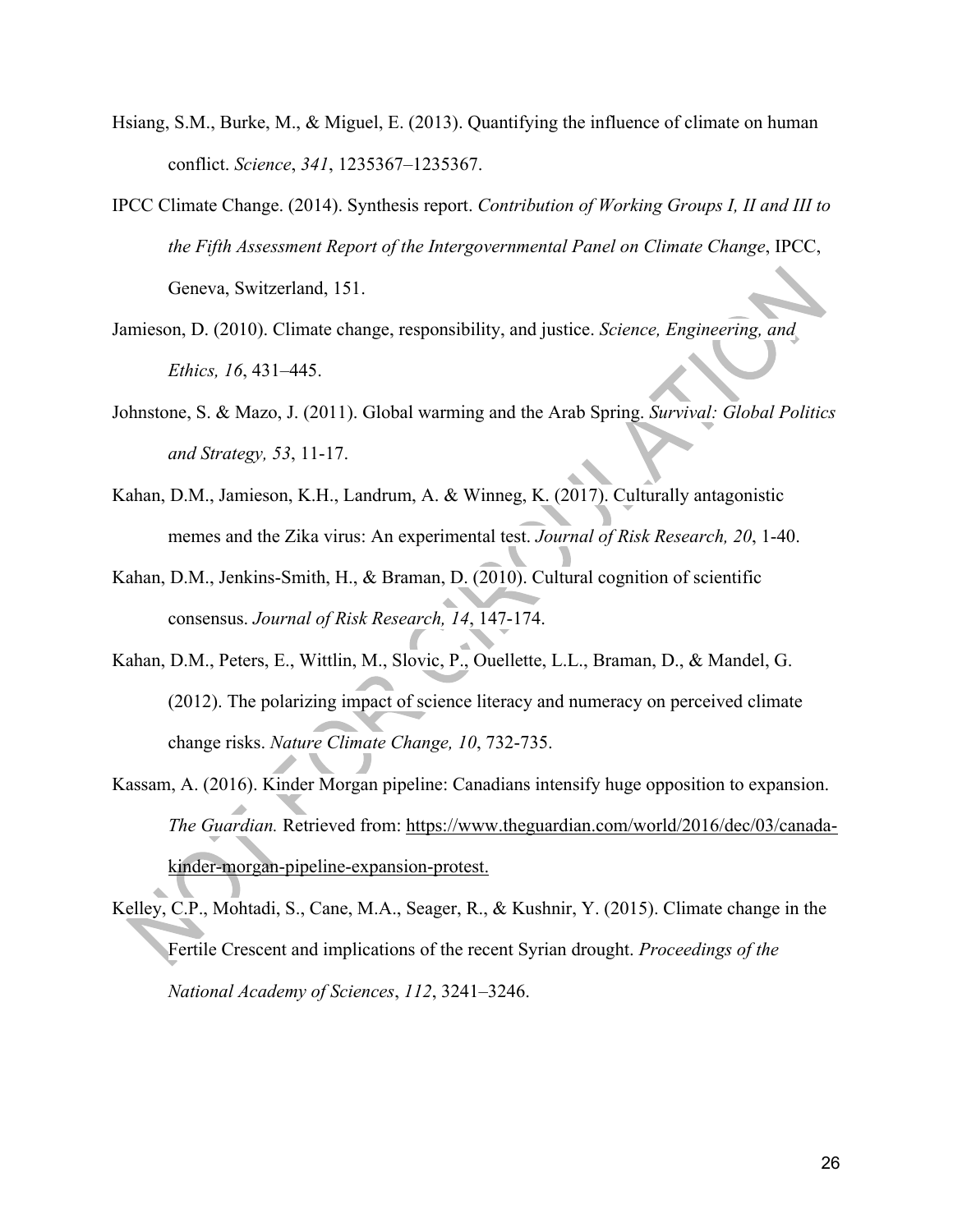- Kessler, R., Galea, S., Gruber, M., Sampson, N., Ursano, R., & Wessely, S. (2008). Trends in mental illness and suicidality after Hurricane Katrina. *Molecular Psychiatry, 13,* 374– 384.
- Kotir, J.H. (2011). Climate change and variability in Sub-Saharan Africa: A review of current and future trends and impacts on agriculture and food security. *Environment, Development and Sustainability, 13*, 587-605.
- Krosch, A.R. & Amodio, D.M. (2014). Economic scarcity alters the perception of race. *Proceedings of the National Academy of Sciences, 111*, 9079-9084.

Kunda, Z. (1990). The Case for Motivated Reasoning. *Psychological Bulletin, 108*, 480–98.

- Laczko, F. & Aghazarm, C. (2009). *Migration, environment and climate change: Assessing the evidence.* Geneva, Switzerland: International Organization for Migration.
- Langfit, F. (2016, October 10). New data reveal increase in hate crimes after U.K. Brexit vote. *National Public Radio.* Retrieved from:

https://www.npr.org/2016/10/10/497423606/new-data-reveal-increase-in-hate-crimesafter-u-k-brexit-vote.

- Leidner, B., Castano, E., Zaiser, E., & Giner-Sorolla, R. (2010). Ingroup glorification, moral disengagement, and justice in the context of collective violence. *Personality and Social Psychology Bulletin*, *36*, 1115-1129.
- Leiserowitz, A., Maibach, E., Roser-Renouf, C., Rosenthal, S., Cutler, M., & Kotcher, J. (2018, March). *Climate change in the American mind.* Yale Program on Climate Change Communication.
- Levenson, E. & Hassan, C. (2017). Proposed laws would crack down on protesters who block roadways. *CNN*. Retrieved from: https://www.cnn.com/2017/01/25/us/nd-protest-driverbill-trnd/index.html.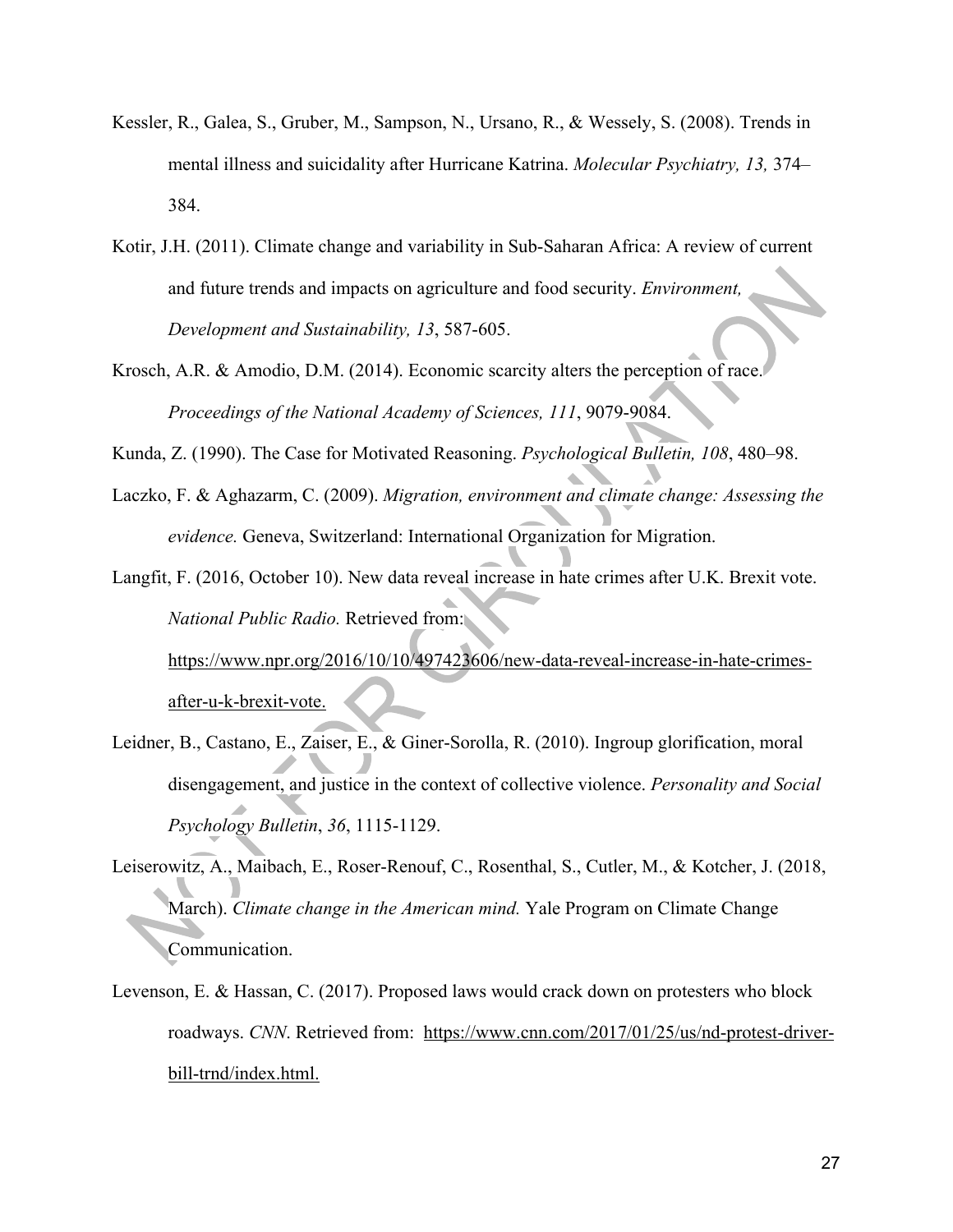- Lewis, K.H., & Lenton, T.M. (2015). Knowledge problems in climate change and security research. *Wiley Interdisciplinary Reviews: Climate Change*, *6*, 383–399.
- Lilleor, H.B., & Van den Droeck, K. (2011). Economic drivers of migration and climate change in LDCs. *Global Environmental Change, 215,* S70-S81.
- Louis, W.R., Duck, J.M., Terry, D.J., Schuller, R.A., & Lalonde, R.N. (2007). Why do citizens want to keep refugees out? Threats, fairness and hostile norms in the treatment of asylum seekers. *European Journal of Social Psychology*, *37*, 53-73.
- Lowe, S.R., Manove, E.E., & Rhodes, J.E. (2013). Posttraumatic stress and posttraumatic growth among low-income mothers who survived Hurricane Katrina. *Journal of Consulting and Clinical Psychology, 81,* 877–889.
- Lucas, C.H. & Davis, A. (2018). Not 'getting on the bandwagon': When climate change is a matter of unconcern. *Environment and Planning E: Nature and Space*, *2*(1), 129-149.
- Markowitz, E.M. (2012). Is climate change an ethical issue? Exploring young adults' beliefs about climate and morality. *Climatic Change, 114*, 479-495.
- Markowitz, E.M. & Shariff, A.F. (2012). Climate change and moral judgment. *Nature Climate Change, 2*, 243-247.
- McCright, A.M., Dunlap, R.E., & Marquart-Pyatt, S. T. (2016). Political ideology and views about climate change in the European Union. *Environmental Politics, 25*, 338-358.
- McCright, A.M., Dunlap, R.E., & Xiao, C. (2013). Perceived scientific agreement and support for government action on climate change in the USA. *Climatic Change, 119*, 511-518.
- Nachbaur, J., Feygina, I., Lipkowitz, E., & Karwat, D. (2017). *Perspectives on Governance for Climate Change Resilience: Status Quo and Reforms.* Arizona State University Consortium for Science, Policy & Outcomes.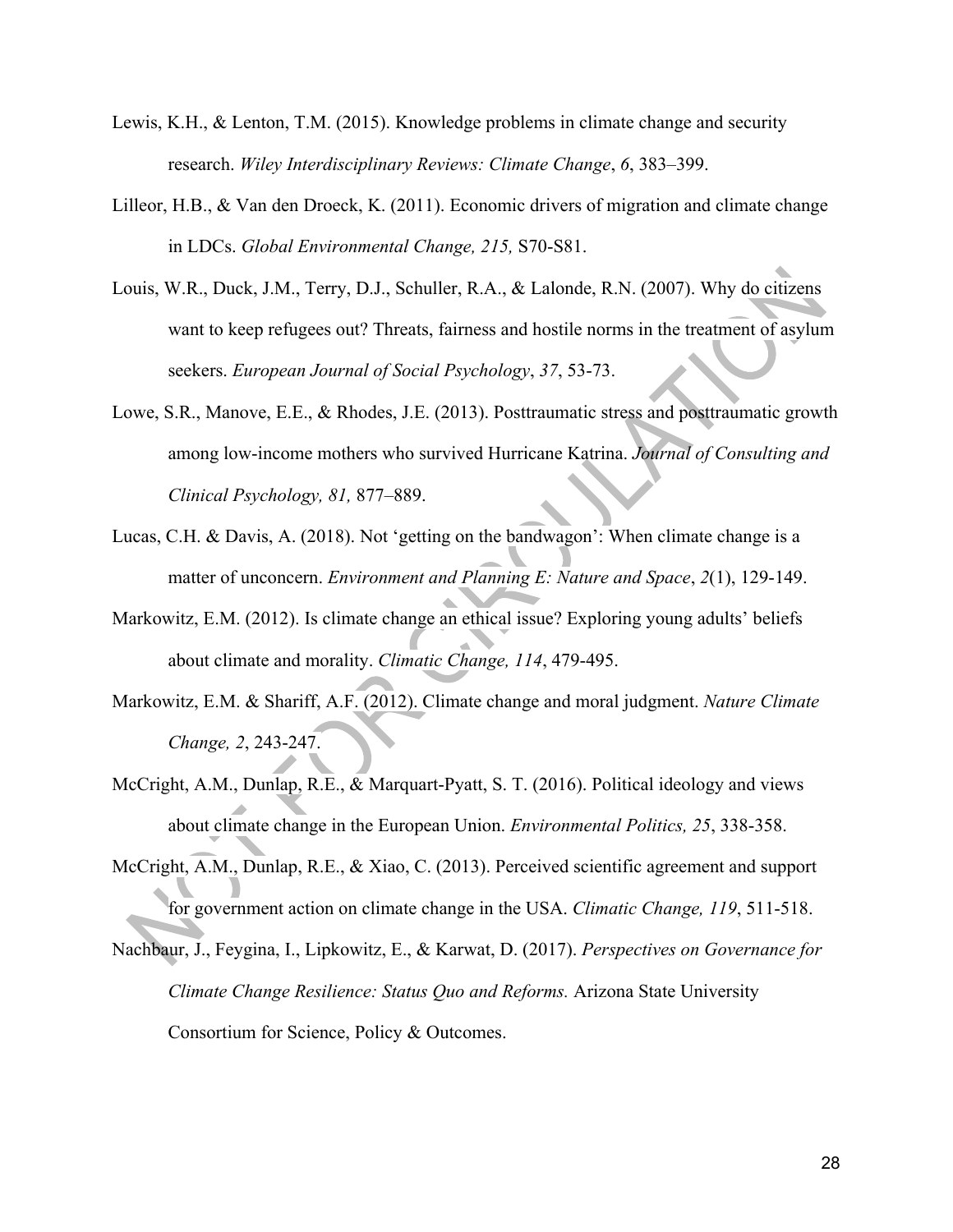- Napier, J.L., Mandisodza, A.N., Andersen, S.M., & Jost, J.T. (2006). System justification in responding to the poor and displaced in the aftermath of hurricane Katrina. *Analyses of Social Issues and Public Policy, 6*, 57-73.
- National Security Council. (2012). *Climate and Social Stress: Implications for Security Analysis*. Retrieved from: https://www.nap.edu/catalog/14682/climate-and-social-stressimplications-for-security-analysis.
- Obradovich, N. (2016). Climate change may speed democratic turnover. *Climatic Change, 140*, 135-147.
- Oreskes, N. (2011). *Merchants of doubt: How a handful of scientists obscured the truth on issues from tobacco smoke to global warming*. New York, NY: Bloomsbury Press.
- Peeters, W., Smet, A.D., Diependaele, L., Sterckx, S., McNeal, R.H., & De Smet, A. (2015). *Climate change and individual responsibility: Agency, Moral Disengagement and the Motivational Gap*. New York, NY: Springer.
- Pereira, C., Vala, J., & Costa‐Lopes, R. (2010). From prejudice to discrimination: The legitimizing role of perceived threat in discrimination against immigrants. *European Journal of Social Psychology*, *40*, 1231-1250.
- Pope Francis. (2015). *Laudato Si': On Care for Our Common Home* [Encyclical].
- Prediger, S., Vollan, B., & Hermann, B. (2014). Resource scarcity and antisocial behavior. *Journal of Public Economics, 119*, 1-9.

Raleigh, C. (2011). The search for safety: The effects of conflict, poverty and ecological influences on migration in the developing world. *Global Environmental Change, 215,*  S82-S93.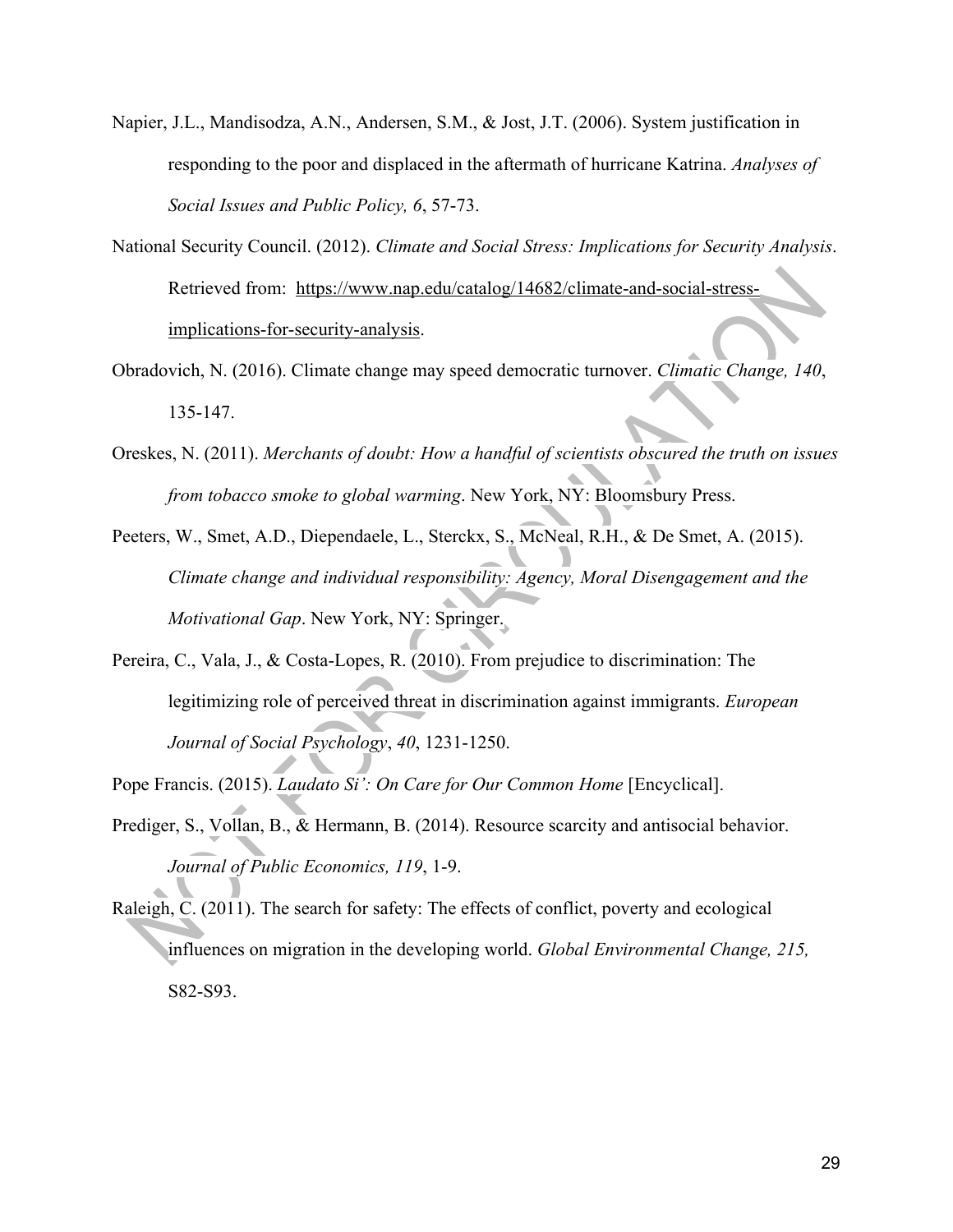- Ransan-Cooper, H., Farbotko, C., McNamara, K. E., Thornton, F., & Chevalier, E. (2015). Being(s) framed: The means and ends of framing environmental migrants. *Global Environmental Changes, 35,* 106-115.
- Reacher, M., McKenzie, K., Lane, C., Nichols, T., Kedge, I., Iversen, A, Hepple, P., Walter, T., Laxton, C., Simpson, J., & Lewes Flood Action Recovery Team. (2004). Health impacts of flooding in Lewes: A comparison of reported gastrointestinal and other illness and mental health in flooded and non-flooded households. *Communicable Disease and Public Health, 7,* 39-46.
- Riek, B.M., Mania, E.W., & Gaertner, S.L. (2006). Intergroup threat and outgroup attitudes: A meta-analytic review. *Personality and Social Psychology Review*, *10*, 336-353.
- Reuveny, R. (2007). Climate change-induced migration and violent conflict. *Political Geography, 26,* 656-673.
- Robotham, D. (2011). Sleep as a public health concern: Insomnia and mental health. *Journal of Public Mental Health, 10,* 234-237.
- Rothschild, Z.K., Landau, M.J., Sullivan, D.L., & Keefer, L.A. (2012). A dual-motive model of scapegoating. *Journal of Personality and Social Psychology*, *102*, 1148-1163.
- Schlenker, W., & Lobell, D.B. (2010). Robust negative impacts of climate change on African agriculture. *Environmental Research Letters, 5*, e014010.
- Shah, A.K., Mullainathan, S. & Shafir, E. (2012). Some consequences of having too little. *Science, 338,* 682-685.
- Sheehy, A. (2017). The rise of the far right. *Harvard Political Review.* Retrieved from: http://harvardpolitics.com/world/rise-of-far-right/.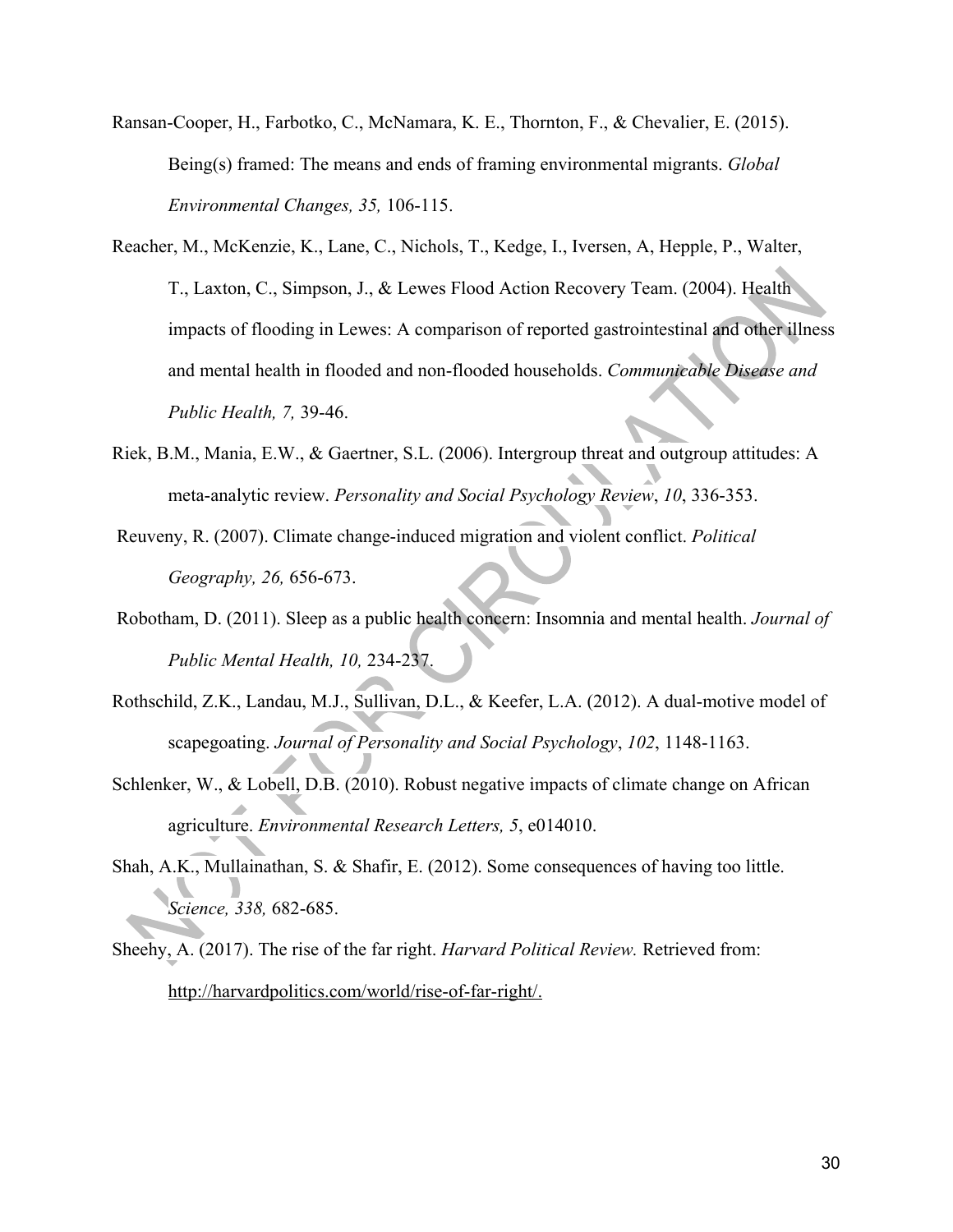Sherif, M., Harvey, O.J., White, B.J., Hood, W. & Sherif, C.W. (1961). *Intergroup Conflict and Cooperation: The Robbers Cave Experiment* (pp. 155–184). Norman, OK: The University Book Exchange,.

Southern Poverty Law Center. (2017). *Hate groups increase for second consecutive year as Trump electrifies radical right*. Retrieved from: https://www.splcenter.org/news/2017/02/15/hate-groups-increase-second-consecutiveyear-trump-electrifies-radical-right.

Suls, R. (2017). Public divided over Keystone XL, Dakota pipelines; Democrats turn decisively against Keystone. *Pew Research Center.* Retrieved from: http://www.pewresearch.org/fact-tank/2017/02/21/public-divided-over-keystone-xldakota-pipelines-democrats-turn-decisively-against-keystone/.Tajfel, H., Turner, J. C., Austin, W. G., & Worchel, S. (1979). An integrative theory of intergroup conflict. *Organizational identity: A reader*, 56-65.

- Trenberth, K.E., Fasullo, J.T., & Shepherd, T.G. (2015). Attribution of climate extreme events. *Nature Climate Change*, *5*, 725–730.
- Trombley, J., Chalupka, S., & Anderko, L. (2017). Climate Change and Mental Health. *American Journal of Nursing, 117,* 44–52.
- Vainio, A., Mäkiniemi, J.P., & Paloniemi, R. (2014). System justification and the perception of food risks. *Group Processes & Intergroup Relations*, *17*, 509-523.
- van der Weele, J. J., (2014). Inconvenient truths: Determinants of strategic ignorance in moral dilemmas. https://ssrn.com/abstract=2247288.